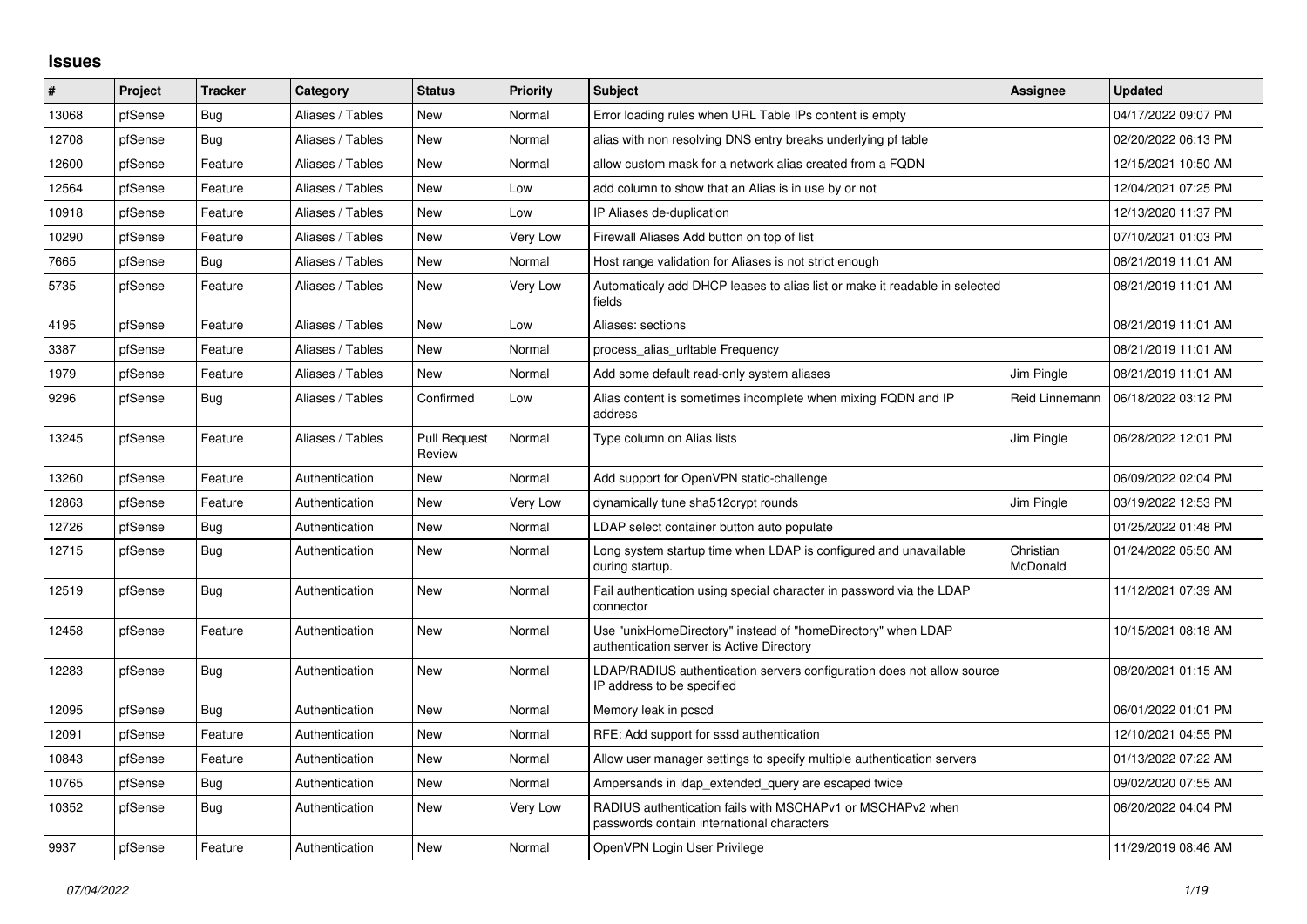| $\vert$ # | Project | <b>Tracker</b> | Category         | <b>Status</b>                 | <b>Priority</b> | <b>Subject</b>                                                                              | <b>Assignee</b>   | <b>Updated</b>      |
|-----------|---------|----------------|------------------|-------------------------------|-----------------|---------------------------------------------------------------------------------------------|-------------------|---------------------|
| 9288      | pfSense | Feature        | Authentication   | New                           | Normal          | SSHGuard add pfSense signature in standard                                                  |                   | 08/14/2019 01:19 PM |
| 9222      | pfSense | Feature        | Authentication   | New                           | Normal          | Add sshguard log when release an IP                                                         |                   | 08/14/2019 01:00 PM |
| 9165      | pfSense | Feature        | Authentication   | New                           | Normal          | only IPs can be added to sshguard whitelist                                                 |                   | 04/21/2022 12:39 PM |
| 8775      | pfSense | Feature        | Authentication   | New                           | Very Low        | Use SRV record for LDAP Authentication                                                      |                   | 05/06/2020 07:49 AM |
| 8694      | pfSense | Feature        | Authentication   | New                           | Very Low        | Client CA Auth for PFSense WebGui                                                           |                   | 08/21/2019 09:25 AM |
| 8087      | pfSense | <b>Bug</b>     | Authentication   | New                           | Normal          | Provide Calling-Station-ID to RADIUS backed VPN connections                                 |                   | 06/06/2020 05:36 AM |
| 6742      | pfSense | Feature        | Authentication   | New                           | Normal          | OAuth2 authentication for OpenVPN (and for FreeRadius)                                      | Jim Thompson      | 10/19/2020 09:19 AM |
| 5825      | pfSense | Feature        | Authentication   | New                           | Normal          | Allow EAP-RADIUS for authentication servers                                                 |                   | 08/21/2019 10:32 AM |
| 5652      | pfSense | <b>Bug</b>     | Authentication   | New                           | Normal          | Radius IETF Class Group Assignment - Incorrect Standard                                     |                   | 08/13/2019 01:39 PM |
| 4242      | pfSense | Feature        | Authentication   | New                           | Normal          | Two Factor or OTP Authentication for Admin Interface                                        |                   | 01/04/2022 12:07 PM |
| 4098      | pfSense | Feature        | Authentication   | New                           | Normal          | Add option to force a password change on login                                              |                   | 08/21/2019 10:31 AM |
| 13093     | pfSense | Bug            | Authentication   | In Progress                   | Normal          | LDAP authentication fails with extended query and RFC2307 group<br>lookups enabled          |                   | 07/03/2022 08:37 AM |
| 12225     | pfSense | <b>Bug</b>     | Authentication   | <b>Pull Request</b><br>Review | Normal          | Group membership field is not needed for remote groups                                      | Viktor Gurov      | 06/28/2022 12:01 PM |
| 13289     | pfSense | <b>Bug</b>     | Backup / Restore | New                           | Low             | Attempting to restore a 0 byte "config.xml" prints an error that the file<br>cannot be read |                   | 06/28/2022 12:01 PM |
| 13132     | pfSense | <b>Bug</b>     | Backup / Restore | New                           | Normal          | Two SSHDATA Sections in Restored Config Breaks Unit                                         | Jim Pingle        | 06/29/2022 07:53 AM |
| 12774     | pfSense | Bug            | Backup / Restore | New                           | Normal          | Picture widget image is not saved in backup                                                 |                   | 04/04/2022 04:48 AM |
| 12553     | pfSense | Feature        | Backup / Restore | New                           | Normal          | Auto Config Backup: Allow selecting multiple backups for deletion                           |                   | 02/22/2022 04:27 AM |
| 12249     | pfSense | Bug            | Backup / Restore | New                           | Normal          | HAProxy causing failed ACB backups                                                          |                   | 11/15/2021 11:58 PM |
| 11110     | pfSense | <b>Bug</b>     | Backup / Restore | New                           | Normal          | Backup file should be checked before restoring a specific area                              |                   | 12/05/2020 02:50 PM |
| 9775      | pfSense | Feature        | Backup / Restore | New                           | Normal          | AutoConfigBackup - Rolling per day/hour cap on changes, retention policy                    |                   | 09/20/2019 09:19 AM |
| 8076      | pfSense | Bug            | Backup / Restore | New                           | Normal          | User can easily apply an unusable interface configuration after restore                     |                   | 08/14/2019 10:52 AM |
| 7757      | pfSense | <b>Bug</b>     | Backup / Restore | New                           | Normal          | Auto Config Backup fails to upload unless Default Gateway is up                             |                   | 08/16/2019 12:47 PM |
| 7688      | pfSense | Feature        | Backup / Restore | New                           | Low             | AutoConfigBackup - Info Icon - username only                                                |                   | 10/22/2017 10:46 AM |
| 6608      | pfSense | Feature        | Backup / Restore | New                           | Low             | backup and restore dhcp                                                                     |                   | 07/13/2016 04:09 PM |
| 4681      | pfSense | Feature        | Backup / Restore | New                           | Normal          | AutoConfigBackup make a way to easily download a saved backup                               |                   | 08/16/2019 12:46 PM |
| 3697      | pfSense | Feature        | Backup / Restore | New                           | Normal          | New backup/restore area: Certificates                                                       |                   | 03/11/2017 11:30 AM |
| 3696      | pfSense | Feature        | Backup / Restore | New                           | Normal          | Multiple items backup/restore                                                               |                   | 06/06/2014 02:33 PM |
| 1738      | pfSense | Bug            | Backup / Restore | New                           | Very Low        | Restore fails when username in backup is not matching                                       |                   | 12/11/2021 07:51 PM |
| 1367      | pfSense | Feature        | Backup / Restore | New                           | Normal          | Input validation on partial config restores                                                 |                   | 03/21/2011 01:16 AM |
| 286       | pfSense | Feature        | Backup / Restore | New                           | Normal          | Backup/restore users individually                                                           |                   | 01/09/2021 03:48 PM |
| 12782     | pfSense | Todo           | Build / Release  | New                           | Normal          | Disable compatibility flag                                                                  | <b>Brad Davis</b> | 06/28/2022 12:01 PM |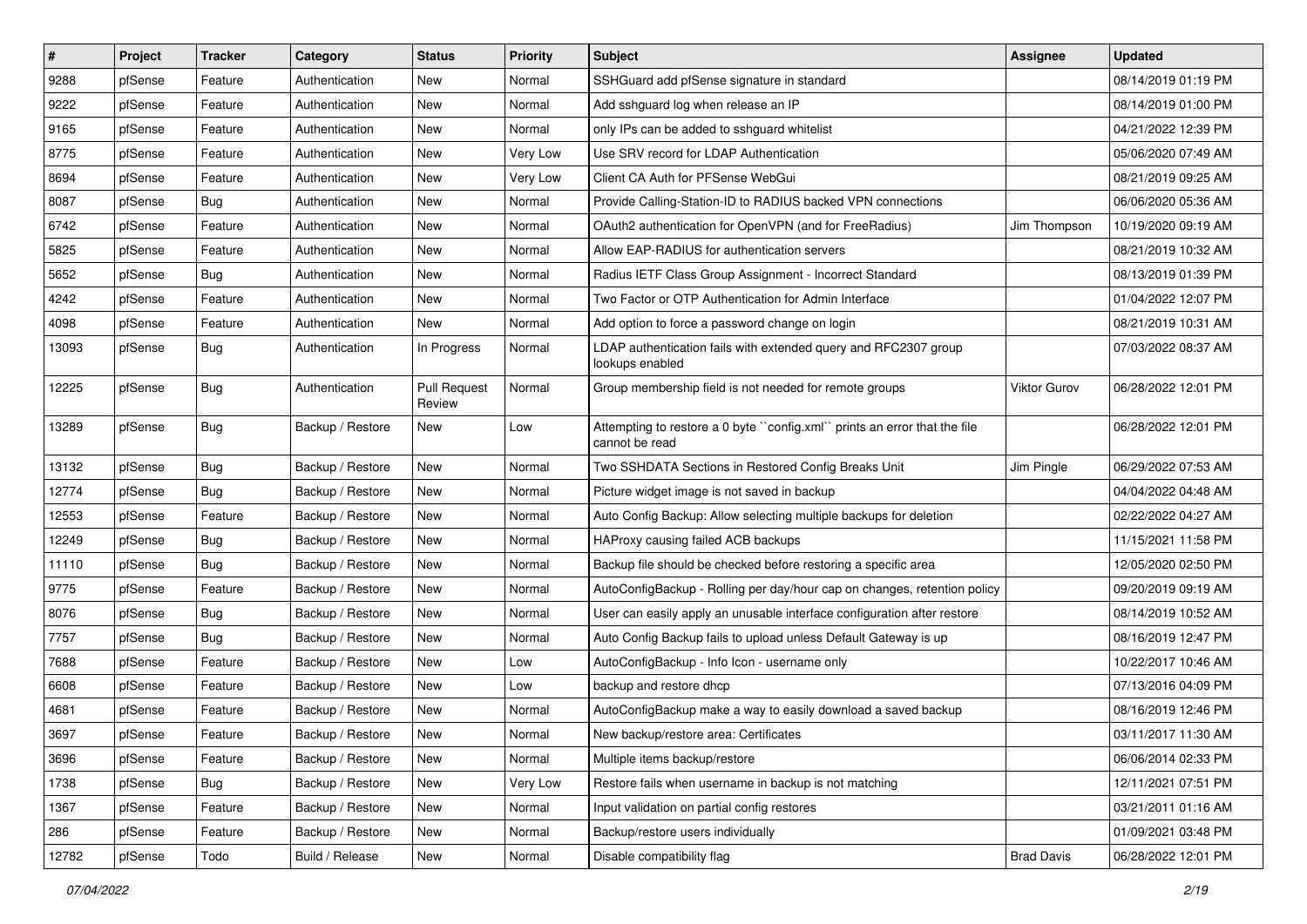| #     | Project | <b>Tracker</b> | Category              | <b>Status</b> | <b>Priority</b> | <b>Subject</b>                                                                                        | <b>Assignee</b>        | <b>Updated</b>      |
|-------|---------|----------------|-----------------------|---------------|-----------------|-------------------------------------------------------------------------------------------------------|------------------------|---------------------|
| 4472  | pfSense | Feature        | Build / Release       | <b>New</b>    | Normal          | Cryptographically sign every (sub-)release                                                            |                        | 08/13/2019 12:53 PM |
| 13323 | pfSense | <b>Bug</b>     | <b>Captive Portal</b> | <b>New</b>    | Normal          | Captive Portal breaks policy based routing for mac address bypassed<br>clients after upgrade to 22.05 | <b>Kristof Provost</b> | 07/04/2022 02:07 PM |
| 13220 | pfSense | Feature        | <b>Captive Portal</b> | <b>New</b>    | Very Low        | Voucher per-roll bandwidth restrictions and traffic quotas                                            |                        | 05/26/2022 08:16 AM |
| 13219 | pfSense | Feature        | <b>Captive Portal</b> | <b>New</b>    | Very Low        | Enable/Disable single voucher roll                                                                    |                        | 05/26/2022 08:14 AM |
| 12730 | pfSense | <b>Bug</b>     | <b>Captive Portal</b> | <b>New</b>    | Normal          | RADIUS accounting does not work if WAN is down                                                        |                        | 01/26/2022 05:13 AM |
| 12648 | pfSense | <b>Bug</b>     | <b>Captive Portal</b> | <b>New</b>    | Normal          | Undocumented variables 'listenporthttp' and 'listenporthttps'                                         |                        | 12/28/2021 10:44 AM |
| 12467 | pfSense | <b>Bug</b>     | <b>Captive Portal</b> | <b>New</b>    | Normal          | CP error on client disconnect after reboot                                                            |                        | 10/17/2021 05:35 AM |
| 12357 | pfSense | Bug            | Captive Portal        | <b>New</b>    | Normal          | Captive Portal popup Logout button loads full login page in popup when<br>clicked                     |                        | 10/27/2021 12:10 PM |
| 11379 | pfSense | Feature        | <b>Captive Portal</b> | <b>New</b>    | Normal          | <b>Template Roll Printer</b>                                                                          |                        | 02/07/2021 05:26 AM |
| 11189 | pfSense | Feature        | Captive Portal        | <b>New</b>    | Normal          | Captive Portal - Tarpit option                                                                        |                        | 12/23/2020 06:44 PM |
| 9970  | pfSense | Feature        | <b>Captive Portal</b> | <b>New</b>    | Low             | Captive Portal and SAML2 Integration                                                                  | Mauro Braggio          | 10/12/2020 07:39 AM |
| 9627  | pfSense | Feature        | Captive Portal        | <b>New</b>    | Normal          | Captive Portal only shows authenticated users                                                         |                        | 08/14/2019 02:48 PM |
| 7971  | pfSense | Feature        | Captive Portal        | <b>New</b>    | Normal          | Allow import, export and synchronization of MACs under Captive Portal<br>service                      |                        | 10/19/2017 04:56 AM |
| 6956  | pfSense | Feature        | <b>Captive Portal</b> | <b>New</b>    | Normal          | Allow more control over concurrent logins                                                             |                        | 11/23/2016 12:01 PM |
| 4724  | pfSense | Feature        | <b>Captive Portal</b> | <b>New</b>    | Low             | Captive Portal Status Add Client Hostname                                                             |                        | 05/22/2015 08:38 AM |
| 3377  | pfSense | Feature        | <b>Captive Portal</b> | <b>New</b>    | Normal          | OAuth2 authentication in captive portal                                                               | Jim Thompson           | 10/19/2020 09:13 AM |
| 3053  | pfSense | Feature        | <b>Captive Portal</b> | <b>New</b>    | Normal          | Automatically add DHCP static addresses to CP passthru-mac                                            |                        | 06/21/2013 11:54 AM |
| 2963  | pfSense | Feature        | <b>Captive Portal</b> | <b>New</b>    | Normal          | Captive Portal MAC authentication request                                                             |                        | 08/22/2017 09:09 PM |
| 2573  | pfSense | Feature        | <b>Captive Portal</b> | <b>New</b>    | Normal          | Captive Portal support of RADIUS POD (Packet of Disconnect)                                           |                        | 10/17/2016 03:14 AM |
| 2545  | pfSense | Feature        | <b>Captive Portal</b> | New           | Low             | CaptivePortal: Custom "Re-authenticate every x minutes"                                               |                        | 07/08/2012 05:21 PM |
| 2025  | pfSense | Feature        | <b>Captive Portal</b> | <b>New</b>    | Normal          | Captive Portal: Easy accessible Logout page instead of Logout pop-up<br>window                        |                        | 02/06/2016 04:59 AM |
| 1924  | pfSense | Feature        | Captive Portal        | <b>New</b>    | Normal          | Ability of CP's allowed IP addresses to use aliases                                                   |                        | 07/26/2018 04:28 AM |
| 1831  | pfSense | Feature        | <b>Captive Portal</b> | <b>New</b>    | Normal          | Captive portal IPv6 support                                                                           | Reid Linnemann         | 06/28/2022 12:01 PM |
| 1675  | pfSense | <b>Bug</b>     | <b>Captive Portal</b> | <b>New</b>    | Normal          | Captive portal logout problems with pop-up blockers.                                                  | <b>Jared Dillard</b>   | 03/28/2016 01:37 PM |
| 385   | pfSense | Feature        | <b>Captive Portal</b> | <b>New</b>    | Normal          | Reverse captive portal                                                                                |                        | 08/13/2019 12:23 PM |
| 13226 | pfSense | <b>Bug</b>     | <b>Captive Portal</b> | Confirmed     | Normal          | Captive Portal doesn't disconnect established OpenVPN link                                            | Reid Linnemann         | 05/30/2022 10:38 AM |
| 7553  | pfSense | <b>Bug</b>     | Captive Portal        | Confirmed     | Very Low        | Captive portal on a parent interface blocks traffic on VLAN interfaces too                            |                        | 08/19/2018 03:15 PM |
| 5658  | pfSense | <b>Bug</b>     | Captive Portal        | Confirmed     | Low             | Files with the same name cannot be uploaded to multiple captive portal<br>zones                       |                        | 12/18/2015 07:19 PM |
| 13215 | pfSense | <b>Bug</b>     | Captive Portal        | Assigned      | Normal          | Allowed MAC/IP/Hostname traffic counts for authorized users                                           | Reid Linnemann         | 05/31/2022 05:31 PM |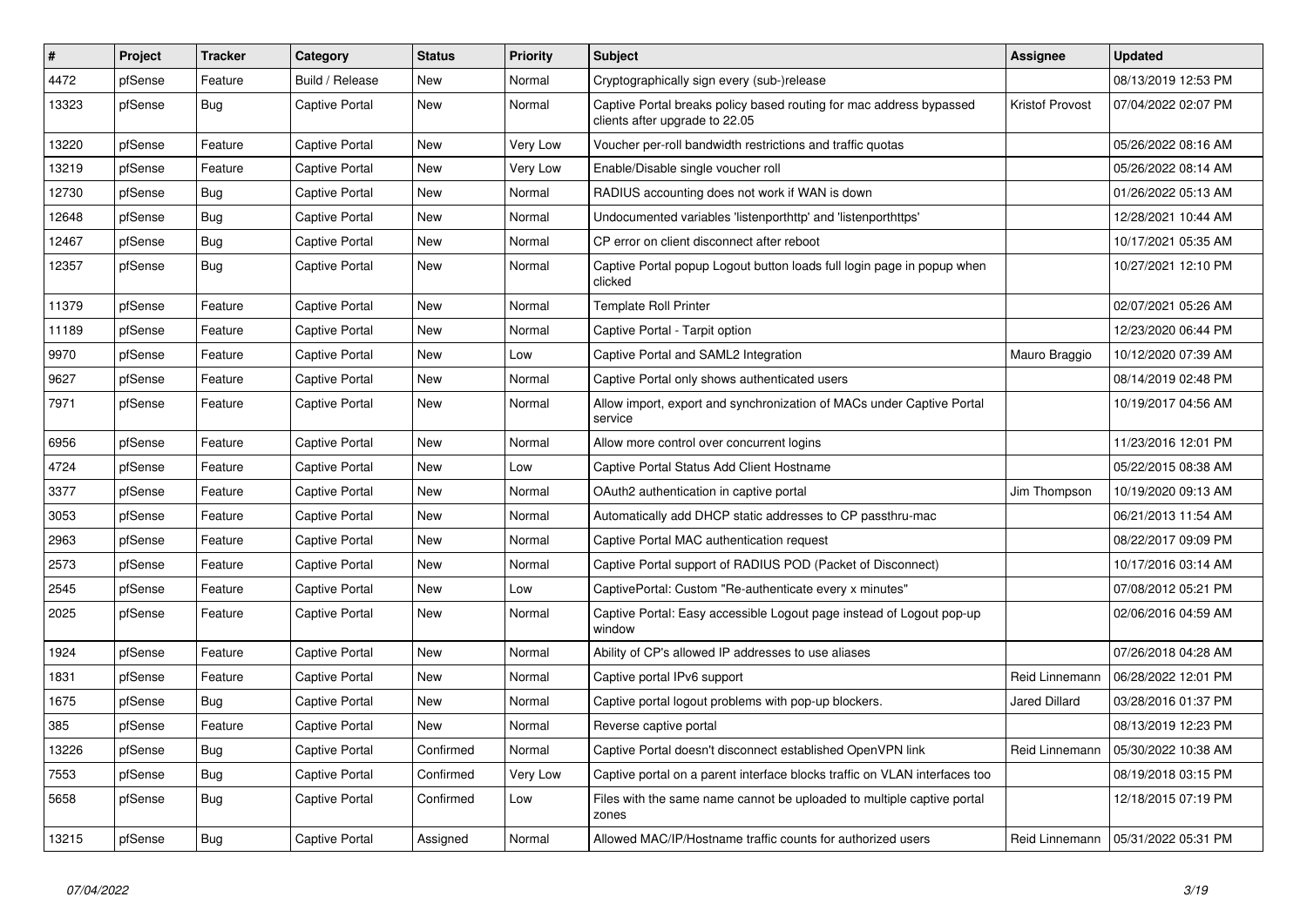| $\vert$ # | Project | <b>Tracker</b> | Category                 | <b>Status</b>                 | <b>Priority</b> | <b>Subject</b>                                                                                          | <b>Assignee</b> | <b>Updated</b>      |
|-----------|---------|----------------|--------------------------|-------------------------------|-----------------|---------------------------------------------------------------------------------------------------------|-----------------|---------------------|
| 13272     | pfSense | <b>Bug</b>     | <b>Captive Portal</b>    | <b>Pull Request</b><br>Review | Very Low        | Voucher CSV output has leading space before voucher code                                                | Jim Pingle      | 06/28/2022 12:01 PM |
| 13290     | pfSense | Regression     | <b>Captive Portal</b>    | Feedback                      | Normal          | Error "dummynet: bad switch 21!" with Captive Portals and Limiters<br>active                            |                 | 07/03/2022 07:25 PM |
| 13110     | pfSense | Bug            | CARP                     | New                           | Very Low        | changing CARP VIP address does not update outbound NAT interface IP                                     |                 | 05/03/2022 02:52 PM |
| 8567      | pfSense | <b>Bug</b>     | CARP                     | New                           | Normal          | Using IPv6 VIP alias for services may affect CARP IPv6 VIP work                                         |                 | 06/12/2018 01:26 PM |
| 8566      | pfSense | Bug            | CARP                     | <b>New</b>                    | Normal          | Wrong IPv6 source in NS request in case using of IPv6 alias                                             |                 | 06/12/2018 01:26 PM |
| 8100      | pfSense | <b>Bug</b>     | CARP                     | New                           | Normal          | pfsync Initially Deletes States on Primary for Connections Established<br>through Secondary             | Luiz Souza      | 02/08/2022 12:59 PM |
| 7648      | pfSense | <b>Bug</b>     | CARP                     | New                           | Very Low        | SPAN ports on an interface renders CARP HA inoperative                                                  |                 | 06/14/2017 09:19 PM |
| 5849      | pfSense | Bug            | CARP                     | New                           | Normal          | Routing fail on CARP IPsec                                                                              |                 | 12/18/2021 04:41 PM |
| 2218      | pfSense | Feature        | CARP                     | New                           | Normal          | Ability to delay CARP master status at boot time                                                        |                 | 03/03/2021 11:57 AM |
| 2099      | pfSense | Todo           | CARP                     | <b>New</b>                    | Normal          | Remove "queue" from CARP traffic                                                                        |                 | 01/19/2012 10:59 AM |
| 4845      | pfSense | <b>Bug</b>     | CARP                     | Confirmed                     | High            | CARP preemption doesn't switch to backup where connectivity between<br>systems is lost but not NIC link |                 | 07/28/2015 07:55 AM |
| 13305     | pfSense | Feature        | Certificates             | <b>New</b>                    | Normal          | Certificate Revocation page should show expiration date                                                 |                 | 06/27/2022 10:26 AM |
| 12737     | pfSense | <b>Bug</b>     | Certificates             | New                           | Normal          | CApath is not defined by default in curl                                                                |                 | 06/28/2022 12:01 PM |
| 11203     | pfSense | <b>Bug</b>     | Certificates             | New                           | Normal          | certificate manager very slow                                                                           |                 | 12/31/2020 11:57 AM |
| 10258     | pfSense | Feature        | Certificates             | New                           | Very Low        | allow to sign CA                                                                                        |                 | 02/20/2020 04:20 AM |
| 9889      | pfSense | <b>Bug</b>     | Certificates             | <b>New</b>                    | Very Low        | CRL check for Intermediate CA CRLs fails                                                                | Jim Pingle      | 11/08/2019 11:03 AM |
| 7289      | pfSense | Bug            | Certificates             | New                           | Low             | Generating 4096bit Certificate                                                                          |                 | 08/14/2019 09:56 AM |
| 2276      | pfSense | Feature        | Certificates             | New                           | Normal          | Remote CRL fetch support                                                                                |                 | 02/06/2016 04:14 AM |
| 1268      | pfSense | Feature        | Certificates             | New                           | Normal          | Allow mass renewing of certs                                                                            |                 | 11/01/2019 03:17 PM |
| 1257      | pfSense | Feature        | Certificates             | <b>Pull Request</b><br>Review | Normal          | Handle encypted CA/Certificate private keys                                                             |                 | 10/12/2020 07:12 AM |
| 13288     | pfSense | <b>Bug</b>     | Configuration<br>Backend | New                           | Normal          | Encode FreeRADIUS Custom Options                                                                        |                 | 06/20/2022 10:36 AM |
| 13287     | pfSense | Feature        | Configuration<br>Backend | New                           | Normal          | Encode OpenVPN Custom Options                                                                           |                 | 06/20/2022 10:33 AM |
| 12483     | pfSense | <b>Bug</b>     | Configuration<br>Backend | New                           | Normal          | GUI creates inconsistent config.xml                                                                     |                 | 10/23/2021 06:48 AM |
| 10833     | pfSense | <b>Bug</b>     | Configuration<br>Backend | New                           | Normal          | unbound exits on configuration error when link status flaps on LAN<br>interface                         |                 | 08/13/2020 11:53 PM |
| 6398      | pfSense | <b>Bug</b>     | Configuration<br>Backend | New                           | Normal          | If config cannot be loaded due to corruption or bug, it isn't handled<br>gracefully (just stops)        |                 | 08/13/2019 01:23 PM |
| 5902      | pfSense | Todo           | Configuration<br>Backend | New                           | Normal          | Use a common place for default values                                                                   |                 | 08/13/2019 12:53 PM |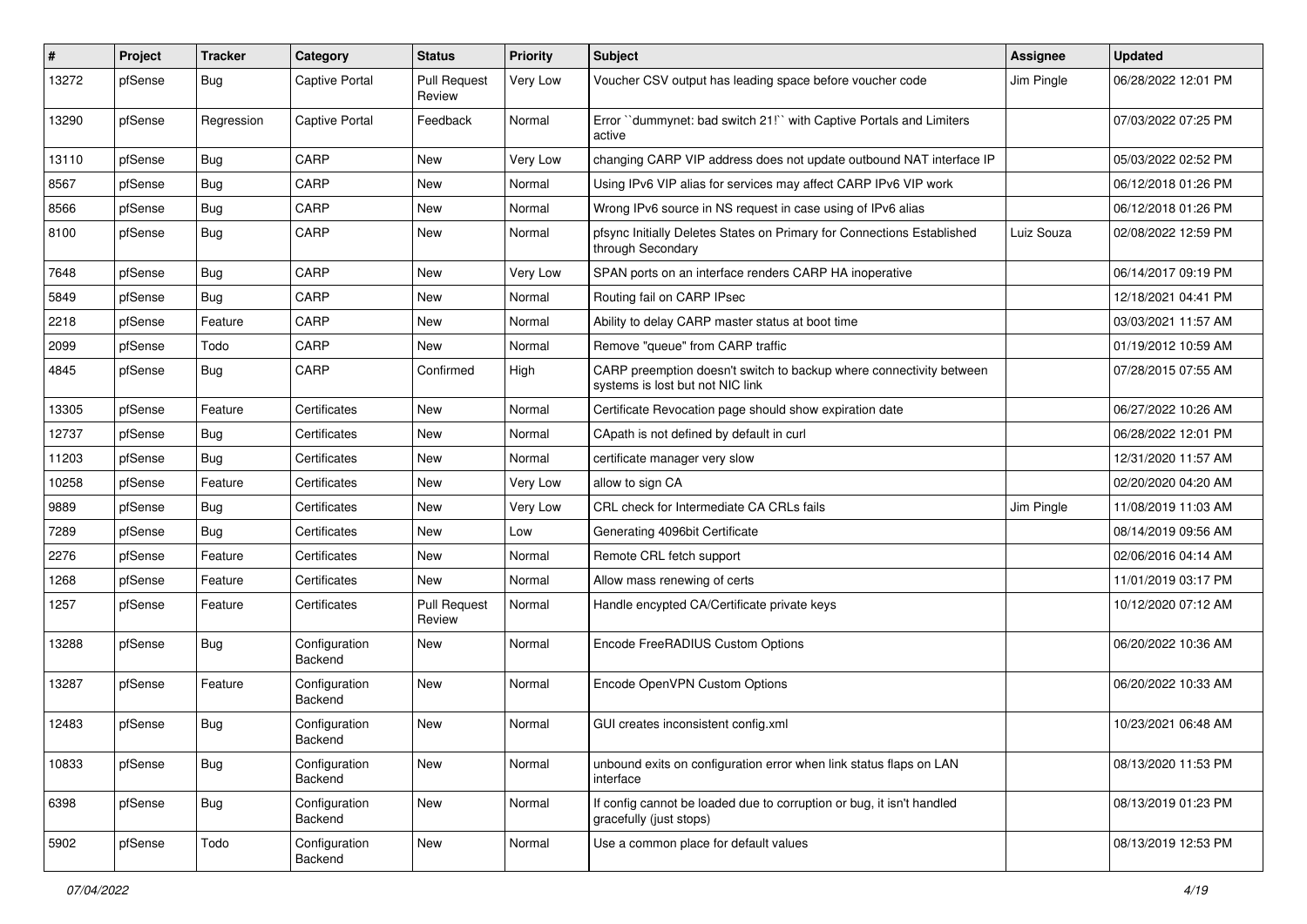| #     | Project | <b>Tracker</b> | Category                 | <b>Status</b>                 | <b>Priority</b> | <b>Subject</b>                                                                                                        | <b>Assignee</b>      | <b>Updated</b>      |
|-------|---------|----------------|--------------------------|-------------------------------|-----------------|-----------------------------------------------------------------------------------------------------------------------|----------------------|---------------------|
| 3895  | pfSense | Feature        | Configuration<br>Backend | New                           | Normal          | Timeout for "Apply change"                                                                                            |                      | 01/25/2021 08:07 AM |
| 13249 | pfSense | <b>Bug</b>     | Console Menu             | New                           | Normal          | Running playback comands multiple times results in PHP error                                                          |                      | 06/06/2022 07:02 AM |
| 7747  | pfSense | Feature        | Console Menu             | New                           | Normal          | Minor UI Tweak: Make hitting enter on the console (esp via SSH) should<br>not log you out, but simply redraw the menu |                      | 08/01/2017 04:03 PM |
| 6469  | pfSense | Feature        | Console Menu             | <b>New</b>                    | Normal          | Improve help + self documentation in console PHP shell                                                                |                      | 08/13/2019 01:23 PM |
| 2693  | pfSense | Feature        | Console Menu             | New                           | Normal          | Allow mapping mapping non-physical interfaces via console                                                             | Mathieu Simon        | 11/27/2012 03:00 PM |
| 13258 | pfSense | <b>Bug</b>     | Console Menu             | <b>Pull Request</b><br>Review | Low             | secret menu option 100                                                                                                | Jim Pingle           | 06/28/2022 12:01 PM |
| 13268 | pfSense | Todo           | Console Menu             | Ready To Test                 | Normal          | columns don't align nicely in console with medium-long interface names                                                |                      | 06/12/2022 10:32 PM |
| 13168 | pfSense | Feature        | Dashboard                | New                           | Low             | Multiple Dashboard views for a single user                                                                            |                      | 05/16/2022 07:53 AM |
| 11759 | pfSense | <b>Bug</b>     | Dashboard                | <b>New</b>                    | Normal          | Traffic graphs on dashboard double upload on pppoe links                                                              |                      | 12/30/2021 04:00 AM |
| 10401 | pfSense | Feature        | Dashboard                | New                           | Normal          | Request: ability to sort/separate stopped/running Service(s) on Dashboard<br>-> Services Status widget                |                      | 03/31/2020 04:48 PM |
| 10395 | pfSense | Feature        | Dashboard                | New                           | Low             | Add Dashboard System Information support for more PC Engines APU<br>boards                                            |                      | 02/17/2022 01:02 AM |
| 10280 | pfSense | Feature        | Dashboard                | New                           | Low             | DHCP Leases widget                                                                                                    |                      | 11/07/2020 09:18 PM |
| 9677  | pfSense | <b>Bug</b>     | Dashboard                | New                           | Normal          | Dashboard hangs when widget needs data from a remote host which is<br>down                                            |                      | 08/13/2019 09:15 AM |
| 9353  | pfSense | <b>Bug</b>     | Dashboard                | New                           | Low             | PHPSession errors from limited access to dashboard and widgets                                                        |                      | 10/06/2020 09:31 AM |
| 8458  | pfSense | Feature        | Dashboard                | New                           | Low             | Allow reordering of interface widget                                                                                  |                      | 08/14/2019 10:52 AM |
| 8157  | pfSense | <b>Bug</b>     | Dashboard                | New                           | Very Low        | Traffic Graph clutter from time to time                                                                               |                      | 12/03/2017 06:40 AM |
| 7974  | pfSense | Feature        | Dashboard                | New                           | Normal          | <b>ZFS RAID Monitor Not available</b>                                                                                 |                      | 08/20/2019 01:34 PM |
| 7934  | pfSense | Feature        | Dashboard                | <b>New</b>                    | Very Low        | format support phone# for international use                                                                           |                      | 10/12/2017 04:38 PM |
| 7857  | pfSense | <b>Bug</b>     | Dashboard                | New                           | Very Low        | Interfaces Widget U/I fails to wrap IPV6 addresses when the string is too<br>wide for the widget                      |                      | 08/13/2019 09:15 AM |
| 7788  | pfSense | <b>Bug</b>     | Dashboard                | New                           | Low             | Irregular updating of widgets like cpu/uptime on system widget.                                                       |                      | 08/21/2019 09:03 AM |
| 7387  | pfSense | <b>Bug</b>     | Dashboard                | <b>New</b>                    | Low             | New Traffic Graph in dashboard resets inverted view to normal view                                                    | <b>Jared Dillard</b> | 12/11/2021 08:14 PM |
| 7182  | pfSense | Feature        | Dashboard                | New                           | Normal          | Break up System Widget on the Dashboard                                                                               |                      | 08/21/2019 08:59 AM |
| 7113  | pfSense | <b>Bug</b>     | Dashboard                | New                           | Normal          | Interface name in Traffic Graphs                                                                                      |                      | 12/31/2021 05:40 PM |
| 6390  | pfSense | Todo           | Dashboard                | New                           | Low             | Autoscale from Traffic Graph not correct size (big graphs)                                                            |                      | 05/23/2016 01:38 PM |
| 5567  | pfSense | Feature        | Dashboard                | New                           | Low             | CARP status widget does not update in real time                                                                       |                      | 08/20/2019 03:33 PM |
| 4646  | pfSense | Feature        | Dashboard                | New                           | Normal          | Recover valuable vertical screen real estate in dashboard                                                             |                      | 04/20/2015 07:46 PM |
| 3411  | pfSense | <b>Bug</b>     | Dashboard                | New                           | Low             | Interfaces and statistics dashboard widgets very slow with large numbers<br>of interfaces                             |                      | 01/24/2014 02:09 AM |
| 2479  | pfSense | Feature        | Dashboard                | New                           | Normal          | Allow reordering of the traffic graphs on the dashboard                                                               |                      | 06/08/2012 04:13 PM |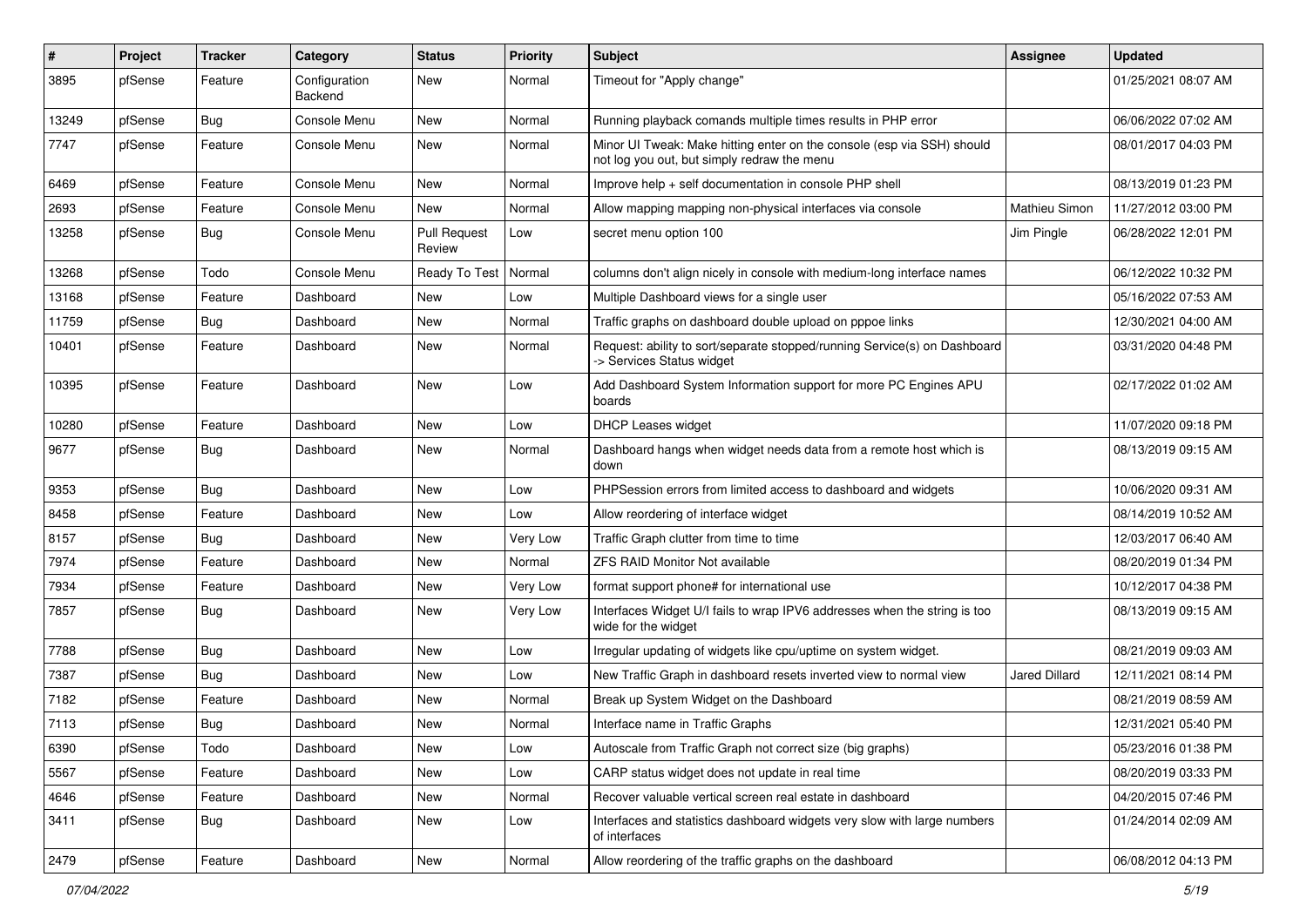| ∦     | Project | <b>Tracker</b> | Category        | <b>Status</b>                 | <b>Priority</b> | <b>Subject</b>                                                                                     | <b>Assignee</b>     | <b>Updated</b>      |
|-------|---------|----------------|-----------------|-------------------------------|-----------------|----------------------------------------------------------------------------------------------------|---------------------|---------------------|
| 13165 | pfSense | Feature        | Dashboard       | <b>Pull Request</b><br>Review | Normal          | Feat: live update for Services dashboard widget                                                    |                     | 05/15/2022 01:48 AM |
| 12673 | pfSense | Bug            | Dashboard       | <b>Pull Request</b><br>Review | Normal          | Firewall Logs Widget fails to update at intervals below 5 seconds.                                 | Viktor Gurov        | 06/28/2022 12:01 PM |
| 7244  | pfSense | Feature        | Developer Tools | New                           | Normal          | Publish pfsense as a Vagrant Basebox                                                               |                     | 01/29/2019 04:09 AM |
| 1219  | pfSense | Feature        | Developer Tools | New                           | Low             | Ship DTRACE enabled kernels in the images                                                          |                     | 07/26/2017 03:14 AM |
| 13273 | pfSense | <b>Bug</b>     | DHCP (IPv4)     | New                           | Normal          | dhclient can use conflicting recorded leases                                                       |                     | 06/14/2022 11:07 AM |
| 13263 | pfSense | Bug            | DHCP (IPv4)     | New                           | Low             | Deleting a static DHCP entry when the related IP is not in the arp table<br>spams the log          |                     | 06/10/2022 11:18 AM |
| 13256 | pfSense | Feature        | DHCP (IPv4)     | New                           | Normal          | Better handling of duplicate IPs in static DHCP assignments                                        |                     | 06/11/2022 04:51 PM |
| 13250 | pfSense | Todo           | DHCP (IPv4)     | New                           | Very Low        | Clean up DHCP Server option language                                                               | Jim Pingle          | 06/28/2022 12:01 PM |
| 13217 | pfSense | <b>Bug</b>     | DHCP (IPv4)     | New                           | Normal          | dhclient using default pid file location which does not exist                                      | <b>Viktor Gurov</b> | 05/26/2022 08:09 AM |
| 12922 | pfSense | Bug            | DHCP (IPv4)     | New                           | Normal          | Classless static routes received on DHCP WAN can override chosen<br>default gateway                |                     | 03/28/2022 10:08 AM |
| 12070 | pfSense | Bug            | DHCP (IPv4)     | New                           | Low             | VLAN0 for WAN DHCP                                                                                 |                     | 12/23/2021 04:31 PM |
| 12067 | pfSense | Bug            | DHCP (IPv4)     | New                           | Very Low        | <b>DHCP Monitoring Statistics Error</b>                                                            |                     | 06/21/2021 08:39 AM |
| 11004 | pfSense | Feature        | DHCP (IPv4)     | New                           | Low             | DHCP reservations with no IP address show entries in DHCP leases                                   |                     | 10/26/2020 07:22 AM |
| 10802 | pfSense | Feature        | DHCP (IPv4)     | New                           | Very Low        | Seperator for DHCP Static Mapped leases                                                            |                     | 07/31/2020 10:30 AM |
| 10345 | pfSense | Feature        | DHCP (IPv4)     | New                           | Normal          | DHCP lease distinction between online and offline                                                  |                     | 03/16/2020 07:56 AM |
| 10250 | pfSense | Feature        | DHCP (IPv4)     | New                           | Very Low        | DHCP lease view by interface                                                                       |                     | 02/11/2020 07:47 AM |
| 9732  | pfSense | Feature        | DHCP (IPv4)     | New                           | Normal          | System UTC time offset in DHCP Option 2                                                            |                     | 09/06/2019 08:39 PM |
| 9343  | pfSense | Bug            | DHCP (IPv4)     | New                           | Normal          | diag_arp.php times out with large DHCPD leases table                                               |                     | 08/14/2019 01:19 PM |
| 9130  | pfSense | Feature        | DHCP (IPv4)     | New                           | Normal          | Request ID [#INC-16195]: DHCP - PXE Boot                                                           |                     | 09/10/2020 01:39 PM |
| 8879  | pfSense | Feature        | DHCP (IPv4)     | New                           | Very Low        | DHCP options ADD force options                                                                     |                     | 09/07/2018 09:14 AM |
| 8614  | pfSense | <b>Bug</b>     | DHCP (IPv4)     | New                           | Normal          | Cannot remove Additional BOOTP/DHCP Options                                                        |                     | 08/21/2019 09:15 AM |
| 8330  | pfSense | Feature        | DHCP (IPv4)     | New                           | Normal          | add options for ddns-local-address statements                                                      |                     | 04/27/2021 12:31 PM |
| 7441  | pfSense | Feature        | DHCP (IPv4)     | New                           | Low             | Display start/end times for Static Mapping leases on DHCP<br>Leases/DHCPv6 Leases                  |                     | 08/21/2019 10:48 AM |
| 7405  | pfSense | Feature        | DHCP (IPv4)     | New                           | Normal          | Ability to add dhcp host reservations from "Diagnostics -> ARP table"                              |                     | 10/12/2020 08:22 AM |
| 7172  | pfSense | <b>Bug</b>     | DHCP (IPv4)     | New                           | Normal          | Sorting by hostname in Services > DHCP Server > LAN should be<br>"natural" (alphanumeric friendly) |                     | 08/20/2019 03:47 PM |
| 6960  | pfSense | Feature        | DHCP (IPv4)     | New                           | Normal          | Consider replacing ISC DHCP server with KEA DHCP                                                   |                     | 09/24/2020 01:59 PM |
| 6615  | pfSense | Feature        | DHCP (IPv4)     | New                           | Normal          | new DHCP server option                                                                             |                     | 08/13/2019 01:39 PM |
| 6544  | pfSense | Feature        | DHCP (IPv4)     | New                           | Very Low        | RFC 3046 DHCP Option 82 support (and RFC 3315/4649/4580 for IPv6)                                  |                     | 07/13/2020 02:14 AM |
| 5080  | pfSense | Feature        | DHCP (IPv4)     | New                           | Normal          | Settings tab under Services>DHCP Server                                                            |                     | 08/13/2019 12:53 PM |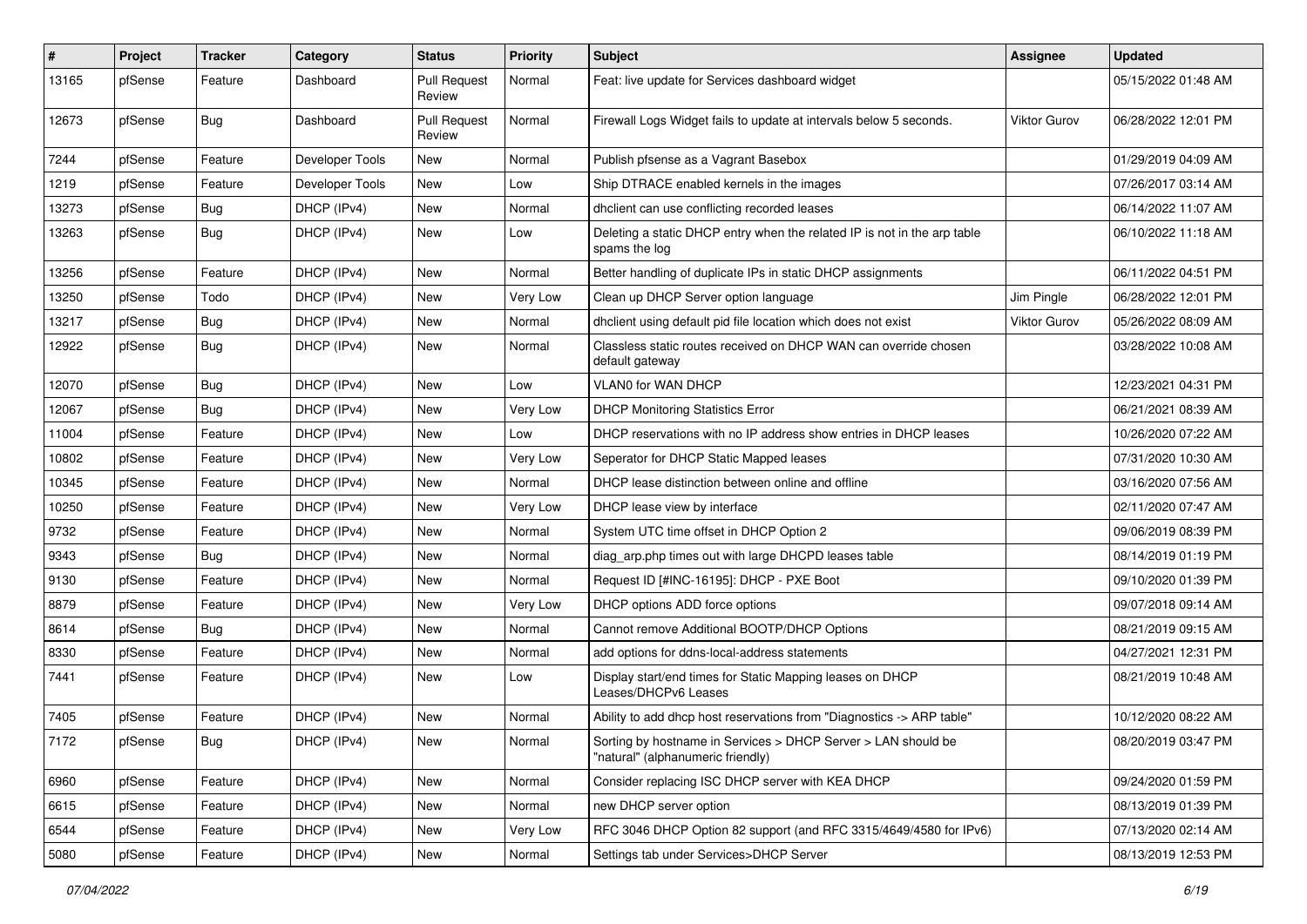| $\vert$ # | Project | <b>Tracker</b> | Category    | <b>Status</b>                 | <b>Priority</b> | <b>Subject</b>                                                                                                                     | Assignee             | <b>Updated</b>      |
|-----------|---------|----------------|-------------|-------------------------------|-----------------|------------------------------------------------------------------------------------------------------------------------------------|----------------------|---------------------|
| 4899      | pfSense | Feature        | DHCP (IPv4) | <b>New</b>                    | Normal          | Additional BOOTP/DHCP Options should allow a force option                                                                          |                      | 01/02/2018 02:24 PM |
| 4451      | pfSense | Bug            | DHCP (IPv4) | New                           | Low             | Status DHCP Leases shows double entries for static entries without IP<br>address                                                   | <b>Phillip Davis</b> | 05/21/2022 04:55 PM |
| 3771      | pfSense | Bug            | DHCP (IPv4) | <b>New</b>                    | Normal          | Webinterface and dhcpdcrashes with 500+ static leases                                                                              |                      | 08/21/2019 09:26 AM |
| 3534      | pfSense | Feature        | DHCP (IPv4) | <b>New</b>                    | Normal          | DDNS using arbitrary zone primary                                                                                                  |                      | 07/08/2014 11:40 AM |
| 3404      | pfSense | Bug            | DHCP (IPv4) | New                           | Normal          | DHCP Server Fails to Start on Interfaces that are Slow to Come Online<br>During Boot                                               |                      | 02/11/2014 05:09 PM |
| 2983      | pfSense | Feature        | DHCP (IPv4) | <b>New</b>                    | Normal          | DHCPD: Add vendor-class-identifier and MAC-OIDs                                                                                    |                      | 05/29/2020 09:24 PM |
| 2774      | pfSense | Feature        | DHCP (IPv4) | New                           | Normal          | Extend DHCP Pools code to allow using different subnets                                                                            |                      | 08/19/2019 10:27 AM |
| 2323      | pfSense | Feature        | DHCP (IPv4) | <b>New</b>                    | Low             | GUI doesn't allow to configure DHCP server to serve IP addresses<br>belonging to subnets wich are not associated with an interface |                      | 08/19/2019 10:27 AM |
| 6362      | pfSense | <b>Bug</b>     | DHCP (IPv4) | Confirmed                     | Normal          | DHCP Client ID not used                                                                                                            |                      | 07/09/2021 06:30 AM |
| 4061      | pfSense | Bug            | DHCP (IPv4) | Confirmed                     | Normal          | dhopd doesn't send client-hostname to peer, breaking DHCP lease<br>registrations w/HA                                              |                      | 02/24/2017 08:58 PM |
| 13321     | pfSense | Bug            | DHCP (IPv4) | <b>Pull Request</b><br>Review | Normal          | dhcpleases handles duplicate hostnames incorrectly                                                                                 |                      | 06/30/2022 07:06 AM |
| 12959     | pfSense | Bug            | DHCP (IPv4) | Feedback                      | Normal          | dhcplease process wrongly update host file if client-hostname is empty                                                             |                      | 07/01/2022 09:10 AM |
| 8179      | pfSense | Bug            | DHCP (IPv4) | Feedback                      | Normal          | Incorrect reverse DNS zone in DHCP server config for non-octet-aligned<br>subnet mask                                              | Renato Botelho       | 02/09/2022 11:17 PM |
| 13296     | pfSense | Feature        | DHCP (IPv6) | <b>New</b>                    | Normal          | Add support for DHCP6 OPTION PD EXCLUDE (RFC 6603)                                                                                 |                      | 06/24/2022 10:10 PM |
| 13253     | pfSense | <b>Bug</b>     | DHCP (IPv6) | <b>New</b>                    | Normal          | 'dhcp6c'' is not restarted when applying settings when multiple WANs<br>are configured for DHCP6                                   |                      | 06/28/2022 12:01 PM |
| 13248     | pfSense | Regression     | DHCP (IPv6) | <b>New</b>                    | Normal          | IPv6 Router Advertisements runs when config.xml does not contain an<br>entry for the interface                                     |                      | 06/05/2022 07:44 PM |
| 13237     | pfSense | Bug            | DHCP (IPv6) | <b>New</b>                    | Normal          | dhcp6c script cannot be executed safely                                                                                            |                      | 06/01/2022 11:20 AM |
| 12823     | pfSense | <b>Bug</b>     | DHCP (IPv6) | <b>New</b>                    | Normal          | Multiple DHCP6 WAN connections PPPoE interface 'defached' status                                                                   |                      | 02/18/2022 05:39 AM |
| 12581     | pfSense | Regression     | DHCP (IPv6) | New                           | Normal          | CARP IPv6 assigned address does not get advertised to endpoints with<br><b>RADV</b>                                                |                      | 12/16/2021 02:34 PM |
| 10822     | pfSense | Bug            | DHCP (IPv6) | <b>New</b>                    | Normal          | Deprecated IPv6 prefix won't be announced as deprecated to clients                                                                 |                      | 08/10/2020 09:23 AM |
| 10714     | pfSense | <b>Bug</b>     | DHCP (IPv6) | New                           | Normal          | radvd only gives out the prefix of the "first" IPv6 address of an interface                                                        |                      | 10/06/2020 01:03 PM |
| 9575      | pfSense | Feature        | DHCP (IPv6) | <b>New</b>                    | Very Low        | RFC 7078 - Distributing Address Selection Policy Using DHCPv6                                                                      |                      | 08/14/2019 02:39 PM |
| 9536      | pfSense | Feature        | DHCP (IPv6) | <b>New</b>                    | Normal          | Support dynamic prefix in DHCPv6 Server                                                                                            |                      | 05/25/2022 04:27 AM |
| 9136      | pfSense | <b>Bug</b>     | DHCP (IPv6) | <b>New</b>                    | High            | IPv6 Tracking Interfaces Lose IPv6 Address in Certain Cases                                                                        |                      | 04/21/2022 12:39 PM |
| 7821      | pfSense | Bug            | DHCP (IPv6) | New                           | Normal          | GIF does not support broadcast                                                                                                     |                      | 08/29/2017 10:50 AM |
| 7734      | pfSense | <b>Bug</b>     | DHCP (IPv6) | <b>New</b>                    | Normal          | Using opton ia pd0 does not renew prefix and prefix get dropped                                                                    |                      | 07/31/2017 03:46 AM |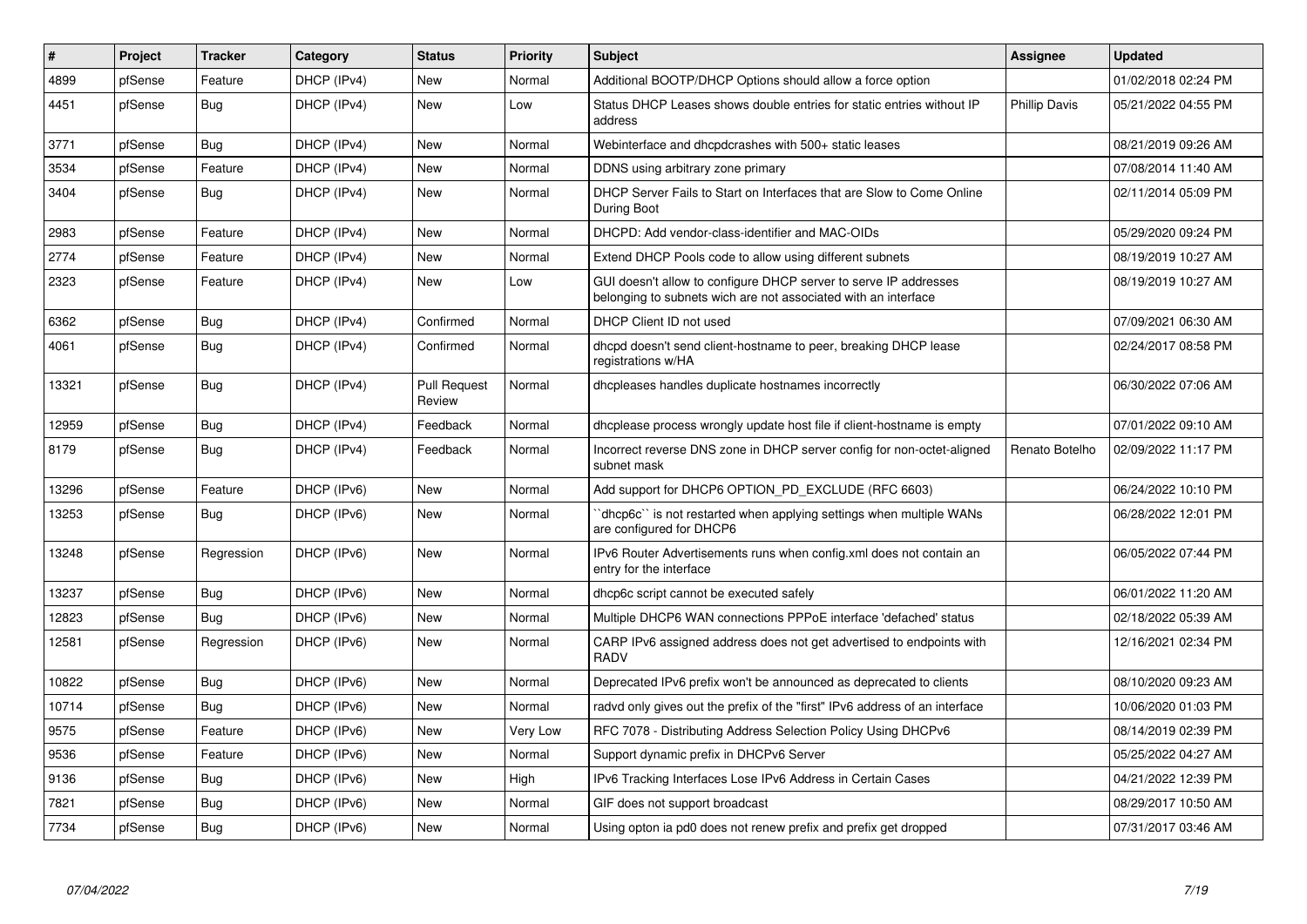| #     | Project | <b>Tracker</b> | Category          | <b>Status</b>                 | <b>Priority</b> | Subject                                                                                       | <b>Assignee</b>    | <b>Updated</b>      |
|-------|---------|----------------|-------------------|-------------------------------|-----------------|-----------------------------------------------------------------------------------------------|--------------------|---------------------|
| 6873  | pfSense | <b>Bug</b>     | DHCP (IPv6)       | New                           | Low             | radvd - Too many addresses in RDNSS section when previously using<br>DHCP <sub>v6</sub>       | Dominic<br>McKeown | 06/06/2018 10:45 AM |
| 6691  | pfSense | Bug            | DHCP (IPv6)       | New                           | Normal          | dhcp6c quits after only two tries if no response was received                                 |                    | 12/07/2020 04:25 PM |
| 6283  | pfSense | Feature        | DHCP (IPv6)       | New                           | Normal          | Register DHCPv6 leases with DNS resolver                                                      |                    | 08/21/2019 10:48 AM |
| 6051  | pfSense | <b>Bug</b>     | DHCP (IPv6)       | New                           | Normal          | DHCPv6 Client Failure for additional WAN Address causes<br>2-seconds-service-restart-loop     |                    | 12/03/2020 01:08 AM |
| 5950  | pfSense | Feature        | DHCP (IPv6)       | New                           | Normal          | DHCPv6 Server support for PD of PD-obtained networks                                          |                    | 03/04/2016 03:04 AM |
| 3185  | pfSense | Feature        | DHCP (IPv6)       | <b>New</b>                    | Normal          | Accommodate a DHCPv6 failover-like mechanism                                                  |                    | 11/24/2017 10:44 AM |
| 7138  | pfSense | <b>Bug</b>     | DHCP (IPv6)       | Assigned                      | Normal          | Pfsense wide dhcpv6 client doesn't recognise ifid statement                                   |                    | 04/21/2022 12:39 PM |
| 12947 | pfSense | Bug            | DHCP (IPv6)       | <b>Pull Request</b><br>Review | Normal          | DHCP6 client does not take any action if the interface IPv6 address<br>changes during renewal |                    | 06/28/2022 12:01 PM |
| 12508 | pfSense | Bug            | <b>DHCP Relay</b> | New                           | Normal          | DHCP Relay over VPN                                                                           |                    | 11/06/2021 11:25 AM |
| 12120 | pfSense | Feature        | <b>DHCP Relay</b> | New                           | Normal          | Permit several sets of destination DHCP servers in DHCP relay                                 |                    | 07/11/2021 05:41 PM |
| 11149 | pfSense | <b>Bug</b>     | <b>DHCP Relay</b> | New                           | Normal          | DHCP relay won't start with DHCP server behind gateway                                        |                    | 03/22/2021 05:13 AM |
| 10715 | pfSense | <b>Bug</b>     | <b>DHCP Relay</b> | New                           | Normal          | DHCPv6 relay always uses the "first" IPv6 address of an interface                             |                    | 06/29/2020 05:01 AM |
| 9680  | pfSense | Feature        | <b>DHCP Relay</b> | New                           | Normal          | Seperate DHCP Server and relay per interface                                                  |                    | 02/27/2020 10:47 AM |
| 4680  | pfSense | <b>Bug</b>     | <b>DHCP Relay</b> | New                           | Normal          | DHCP relay does not work with DHCP server on other end of OpenVPN<br>tunnel                   |                    | 05/05/2015 06:55 PM |
| 10904 | pfSense | Feature        | <b>DHCP Relay</b> | <b>Pull Request</b><br>Review | Normal          | Support vti interfaces in dhcrelay                                                            | Luiz Souza         | 10/12/2020 07:35 AM |
| 13322 | pfSense | Feature        | Diagnostics       | New                           | Low             | Define Packet Capture Protocol                                                                |                    | 06/30/2022 06:45 AM |
| 12343 | pfSense | Feature        | Diagnostics       | New                           | Low             | Real time traffic monitoring                                                                  |                    | 09/06/2021 01:26 PM |
| 11856 | pfSense | Feature        | Diagnostics       | New                           | Normal          | Replace/add Alias or DNS names for known LAN addresses in the State<br>table                  |                    | 04/27/2021 08:01 AM |
| 9718  | pfSense | Feature        | Diagnostics       | New                           | Low             | Make diag_states_summary table sortable                                                       |                    | 10/06/2020 09:12 AM |
| 7848  | pfSense | <b>Bug</b>     | Diagnostics       | New                           | Low             | NDP Table Sort by Expiration Error                                                            |                    | 08/26/2019 02:56 PM |
| 7590  | pfSense | Bug            | Diagnostics       | New                           | Normal          | diag_edit do not save when nothing to sae (in directory browse view)                          |                    | 05/20/2017 05:04 PM |
| 7589  | pfSense | <b>Bug</b>     | Diagnostics       | New                           | Normal          | diag_edit.php old print_info_box                                                              |                    | 05/20/2017 05:02 PM |
| 7459  | pfSense | Feature        | Diagnostics       | New                           | Low             | "Refresh" button for Diagnostics/Tables display                                               |                    | 08/21/2019 09:27 AM |
| 7442  | pfSense | Feature        | Diagnostics       | New                           | Low             | Suggestions for Diagnostics / ARP Table and Diagnostics / NDP Table                           |                    | 08/21/2019 09:27 AM |
| 6804  | pfSense | Feature        | Diagnostics       | New                           | Very Low        | Add row counter into Diagnostics -> Edit File                                                 |                    | 08/20/2019 03:44 PM |
| 5556  | pfSense | Feature        | Diagnostics       | New                           | Normal          | No error when downloading non-existing file on Diagnostics/Execute                            |                    | 08/20/2019 03:43 PM |
| 4914  | pfSense | Feature        | Diagnostics       | New                           | Low             | Packet Capture Settings                                                                       |                    | 08/20/2019 08:51 AM |
| 4456  | pfSense | Feature        | Diagnostics       | New                           | Normal          | Packet capture additional filtering options                                                   |                    | 08/20/2019 03:30 PM |
| 1656  | pfSense | Feature        | Diagnostics       | New                           | Normal          | Teach pfctl to kill states by port number                                                     |                    | 08/21/2019 09:55 AM |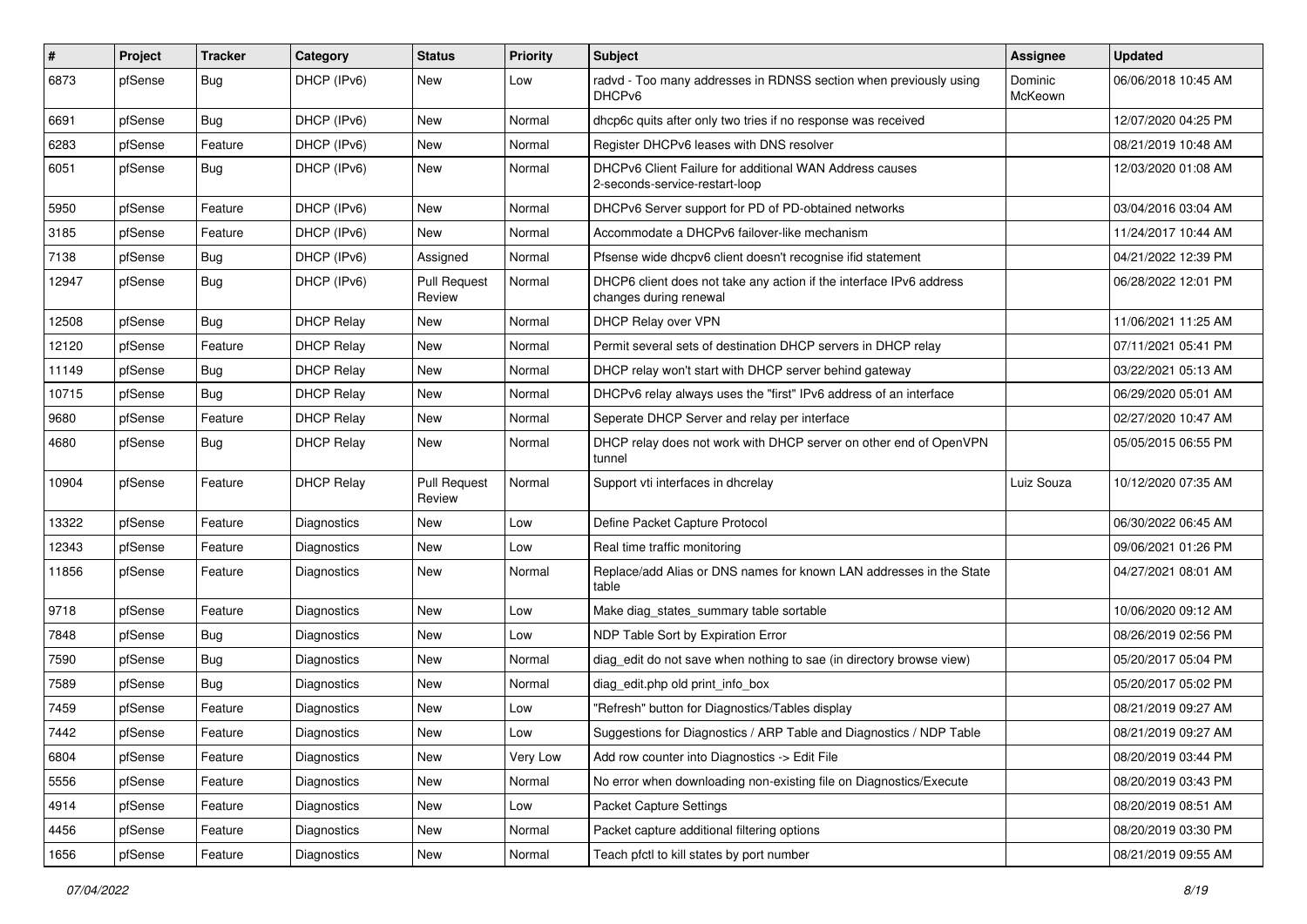| #     | Project | <b>Tracker</b> | Category             | <b>Status</b>                 | <b>Priority</b> | <b>Subject</b>                                                                                                                | <b>Assignee</b> | <b>Updated</b>      |
|-------|---------|----------------|----------------------|-------------------------------|-----------------|-------------------------------------------------------------------------------------------------------------------------------|-----------------|---------------------|
| 3796  | pfSense | <b>Bug</b>     | Diagnostics          | Confirmed                     | Normal          | States summary fails and is very slow with large state tables                                                                 |                 | 12/11/2021 08:03 PM |
| 12757 | pfSense | <b>Bug</b>     | Diagnostics          | <b>Pull Request</b><br>Review | Very Low        | Clean up /etc/inc/filter.inc use of pfctl -F                                                                                  |                 | 06/28/2022 12:01 PM |
| 12139 | pfSense | Feature        | <b>DNS Forwarder</b> | <b>New</b>                    | Normal          | Add support in for specifying a DNSMASQ configuration file                                                                    |                 | 07/16/2021 09:45 PM |
| 7329  | pfSense | Bug            | <b>DNS Forwarder</b> | New                           | Low             | <b>DHCP Not Updating DNS</b>                                                                                                  |                 | 01/21/2022 09:16 PM |
| 2410  | pfSense | Feature        | <b>DNS Forwarder</b> | New                           | Normal          | Support name based aliasing via CNAMEs or some other mechanism.                                                               |                 | 12/11/2012 09:56 PM |
| 13254 | pfSense | <b>Bug</b>     | <b>DNS Resolver</b>  | <b>New</b>                    | Normal          | DNS resolver does not update "unbound.conf" file during link down<br>events                                                   |                 | 06/28/2022 12:01 PM |
| 12612 | pfSense | Bug            | <b>DNS Resolver</b>  | <b>New</b>                    | Normal          | DNS Resolver is restarted during every "rc.newwanip" event                                                                    |                 | 06/28/2022 12:01 PM |
| 12551 | pfSense | Feature        | <b>DNS Resolver</b>  | New                           | Low             | Add ability to set DNS resolver search domain list                                                                            |                 | 12/01/2021 11:18 AM |
| 11921 | pfSense | Feature        | <b>DNS Resolver</b>  | New                           | Very Low        | Feature Request: Compile unbound with EDNS Client Subnet (ECS)<br>module (--enable-subnet)                                    |                 | 05/14/2021 07:29 AM |
| 10624 | pfSense | <b>Bug</b>     | <b>DNS Resolver</b>  | <b>New</b>                    | Normal          | Unbound configuration memory leak with python module + register DHCP<br>leases active                                         |                 | 02/26/2021 10:27 AM |
| 10342 | pfSense | Bug            | <b>DNS Resolver</b>  | New                           | Normal          | Unbound domain overrides stop resolving periodically. They only resume<br>after the service has been restarted.               |                 | 03/13/2020 10:35 AM |
| 10143 | pfSense | Bug            | <b>DNS Resolver</b>  | New                           | Normal          | System hostname DNS entry is assigned to the wrong IP on multi-wan<br>setups                                                  |                 | 12/31/2019 02:33 PM |
| 9654  | pfSense | <b>Bug</b>     | <b>DNS Resolver</b>  | <b>New</b>                    | Normal          | After reboot, the DNS resolver must be restarted before it will advertise<br>the ipv6 DNS address of the router.              |                 | 11/20/2020 03:12 AM |
| 9436  | pfSense | Feature        | <b>DNS Resolver</b>  | <b>New</b>                    | Normal          | Unbound: enable dnstap support                                                                                                |                 | 03/27/2019 07:54 PM |
| 9037  | pfSense | Bug            | <b>DNS Resolver</b>  | <b>New</b>                    | Normal          | Unbound not logging to syslog after reboot                                                                                    |                 | 10/12/2018 05:09 AM |
| 8236  | pfSense | Feature        | <b>DNS Resolver</b>  | New                           | Normal          | Ability to configure "forward-first" and "forward-host" options for more<br>robust domain overrides in DNS Resolver           |                 | 12/26/2017 01:26 AM |
| 7852  | pfSense | Feature        | <b>DNS Resolver</b>  | <b>New</b>                    | Normal          | Add views support to Unbound GUI                                                                                              |                 | 09/11/2017 12:26 PM |
| 7495  | pfSense | Feature        | <b>DNS Resolver</b>  | New                           | Low             | Ability to set TTL for local for Unbound host overrides and dhcp leases                                                       |                 | 03/06/2018 09:46 AM |
| 7152  | pfSense | Bug            | <b>DNS Resolver</b>  | <b>New</b>                    | Normal          | Unbound / DNS Resolver issue if "Register DHCP static mappings in the<br>DNS Resolver" set before wildcard DNS custom options |                 | 12/18/2021 04:59 PM |
| 6103  | pfSense | Feature        | <b>DNS Resolver</b>  | New                           | Normal          | DNS Resolver Outgoing Interfaces should be able to use Gateway<br>Groups                                                      |                 | 10/21/2019 08:02 AM |
| 4798  | pfSense | Feature        | <b>DNS Resolver</b>  | <b>New</b>                    | Normal          | Make host and domain overrides available to both DNS Resolver and<br><b>DNS Forwarder</b>                                     |                 | 06/29/2015 02:14 AM |
| 1819  | pfSense | Bug            | <b>DNS Resolver</b>  | <b>New</b>                    | Normal          | DNS Resolver Not Registering DHCP Server Specified Domain Name                                                                | Luiz Souza      | 04/28/2022 01:53 PM |
| 6430  | pfSense | <b>Bug</b>     | <b>DNS Resolver</b>  | Confirmed                     | Low             | pfsense should sanity-check hostnames when copying from dhcpd.leases<br>to /etc/hosts                                         |                 | 08/13/2019 01:23 PM |
| 5413  | pfSense | <b>Bug</b>     | <b>DNS Resolver</b>  | Confirmed                     | High            | Incorrect Handling of Unbound Resolver [service restarts, cache loss,<br>DNS service interruption]                            |                 | 06/19/2022 11:11 PM |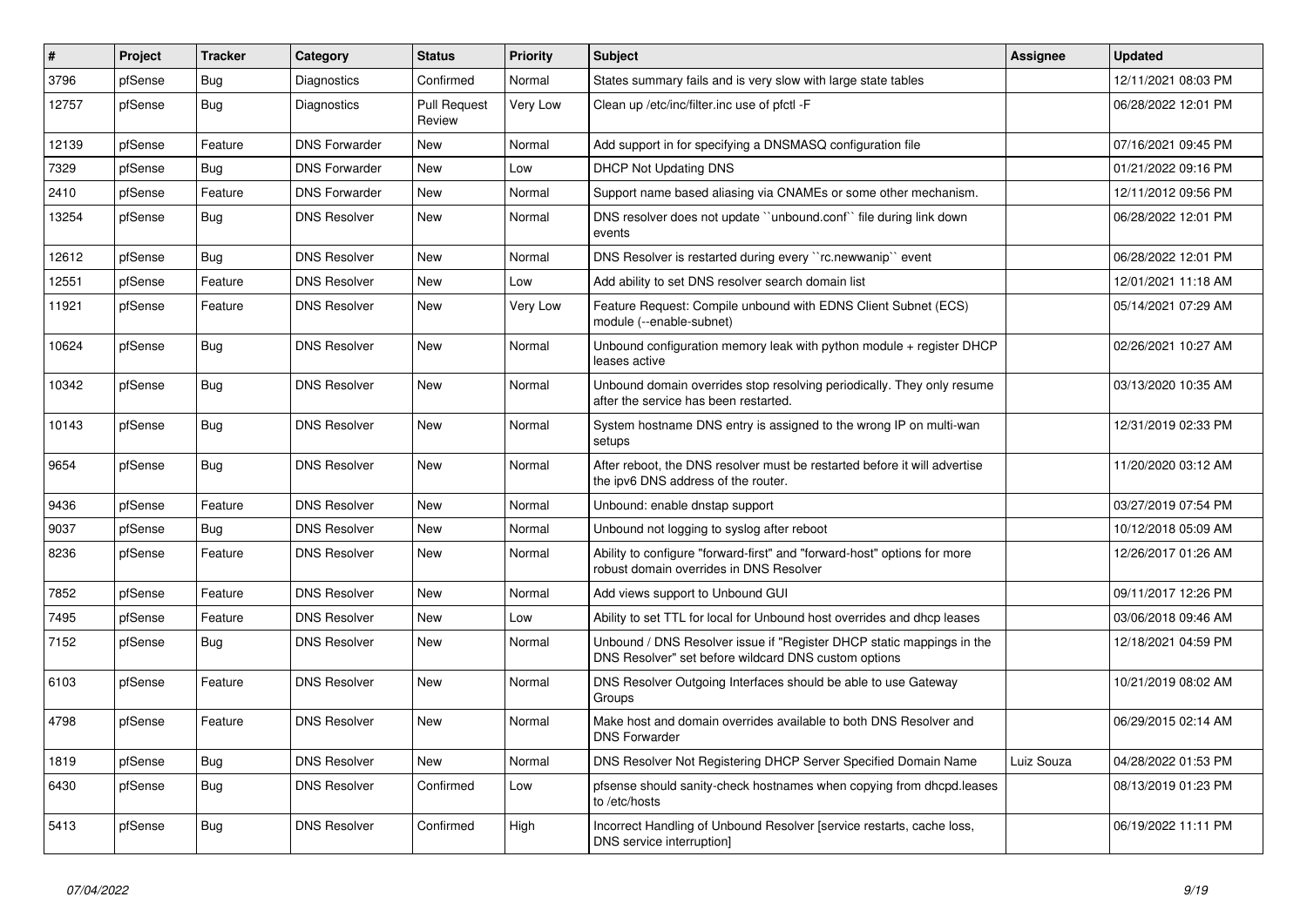| $\vert$ # | Project | <b>Tracker</b> | Category            | <b>Status</b>                 | <b>Priority</b> | <b>Subject</b>                                                                                           | <b>Assignee</b>                | <b>Updated</b>      |
|-----------|---------|----------------|---------------------|-------------------------------|-----------------|----------------------------------------------------------------------------------------------------------|--------------------------------|---------------------|
| 7096      | pfSense | <b>Bug</b>     | <b>DNS Resolver</b> | Feedback                      | Normal          | Unbound fails to start on boot if specific network devices are configured in<br>the "Network Interfaces" |                                | 11/22/2021 08:59 AM |
| 13167     | pfSense | Bug            | Dynamic DNS         | New                           | Normal          | phpDynDNS: DigitalOcean ddns update fails (bad request, invalid<br>character '-' in request id)          |                                | 06/16/2022 09:30 PM |
| 12848     | pfSense | Feature        | Dynamic DNS         | <b>New</b>                    | Normal          | Evaluation of the DynDNS "Result Match" string                                                           |                                | 02/22/2022 02:01 AM |
| 12602     | pfSense | Feature        | Dynamic DNS         | New                           | Normal          | DHCPv6 should allow DDNS Client updates for hosts                                                        |                                | 12/15/2021 11:00 AM |
| 11177     | pfSense | <b>Bug</b>     | <b>Dynamic DNS</b>  | <b>New</b>                    | Normal          | DDNSv6 not using Check IP Services                                                                       |                                | 12/21/2020 05:02 AM |
| 11147     | pfSense | Bug            | <b>Dynamic DNS</b>  | New                           | Normal          | Domeneshop DynDNS IPv4 and IPv6                                                                          |                                | 12/09/2020 11:47 PM |
| 11084     | pfSense | Feature        | Dynamic DNS         | New                           | Normal          | Dynamic DNS include option to specify virtual IP addresses                                               |                                | 11/19/2020 01:26 PM |
| 10962     | pfSense | Feature        | Dynamic DNS         | New                           | Normal          | Add Cpanel support for Dynamic DNS Clients                                                               |                                | 12/28/2020 01:56 PM |
| 10000     | pfSense | Bug            | Dynamic DNS         | New                           | Normal          | Azure Dynamic DNS A and AAAA Records for Apex Zone                                                       |                                | 03/31/2020 09:03 AM |
| 9805      | pfSense | <b>Bug</b>     | Dynamic DNS         | <b>New</b>                    | Normal          | dynDNS cloudflare multiple entries                                                                       |                                | 10/02/2019 04:51 PM |
| 9664      | pfSense | <b>Bug</b>     | Dynamic DNS         | New                           | Normal          | DynDNS and Dual-wan problem with CloudFlare (works with No-Ip)                                           |                                | 08/03/2019 10:00 AM |
| 9504      | pfSense | <b>Bug</b>     | Dynamic DNS         | <b>New</b>                    | Normal          | Multiple Dynamic DNS update notifications for the same interface, not<br>differentiated by the hostname  |                                | 05/07/2019 07:46 AM |
| 9063      | pfSense | Feature        | Dynamic DNS         | <b>New</b>                    | Normal          | Allow dynamic DNS client entry to specify which Check IP service to use                                  |                                | 10/24/2018 11:53 AM |
| 8500      | pfSense | <b>Bug</b>     | Dynamic DNS         | New                           | Low             | Incorrect categorization of status/info messages from phpDynDNS                                          |                                | 08/16/2019 12:50 PM |
| 8432      | pfSense | Bug            | Dynamic DNS         | <b>New</b>                    | Normal          | Dynamic DNS Client gives an error that it can't find IPv6 address when<br>WAN interface is a LAGG        |                                | 09/17/2020 05:23 AM |
| 8406      | pfSense | Bug            | Dynamic DNS         | <b>New</b>                    | Normal          | DDNS IPV6 Cloudflare Client does not detect PPOE address                                                 |                                | 03/31/2018 11:56 AM |
| 7718      | pfSense | Feature        | Dynamic DNS         | <b>New</b>                    | Very Low        | Hostname for Custom DynDNS Updater.                                                                      |                                | 07/24/2017 10:05 AM |
| 7418      | pfSense | Feature        | Dynamic DNS         | New                           | Normal          | Dynamic dns should be sorted interface name                                                              |                                | 08/21/2019 08:58 AM |
| 7292      | pfSense | Feature        | Dynamic DNS         | New                           | Normal          | DynamicDNS configuration does not sync to HA secondary                                                   |                                | 02/21/2017 04:56 PM |
| 13303     | pfSense | <b>Bug</b>     | Dynamic DNS         | <b>Pull Request</b><br>Review | Normal          | DynDNS - DNSExit no longer working                                                                       | Koen Zomers                    | 06/28/2022 12:01 PM |
| 13298     | pfSense | Bug            | Dynamic DNS         | Pull Request<br>Review        | Normal          | Dynv6 does not check response code when updating                                                         | <b>Tiago Beling</b><br>d'Avila | 06/28/2022 12:01 PM |
| 12495     | pfSense | Feature        | Dynamic DNS         | <b>Pull Request</b><br>Review | Normal          | DynDNS: add deSEC IPv4&v6 simultaneos update                                                             | <b>Lukas Wiest</b>             | 11/01/2021 08:53 AM |
| 12494     | pfSense | Feature        | Dynamic DNS         | <b>Pull Request</b><br>Review | Normal          | DynDNS: make simultaneous update of IP and LegacyIP possible                                             | <b>Lukas Wiest</b>             | 11/01/2021 08:52 AM |
| 12877     | pfSense | <b>Bug</b>     | Dynamic DNS         | Feedback                      | Normal          | Cloudflare DynDNS fails to update more than two addresses                                                |                                | 05/29/2022 06:56 PM |
| 13067     | pfSense | Bug            | <b>FilterDNS</b>    | New                           | Normal          | filterdns resolve interval is twice the intended value                                                   |                                | 04/17/2022 07:45 PM |
| 11352     | pfSense | <b>Bug</b>     | FreeBSD             | New                           | Low             | CTF types > 2^15 in the pfSense kernel config results in DTrace failing                                  | Scott Long                     | 03/17/2021 02:52 AM |
| 11184     | pfSense | <b>Bug</b>     | FreeBSD             | New                           | Normal          | PF: State policy cannot be configurable                                                                  |                                | 02/09/2021 02:43 AM |
| 12740     | pfSense | Bug            | FreeBSD             | Incomplete                    | Normal          | panic: esp_input_cb: Unexpected address family                                                           |                                | 01/27/2022 01:19 PM |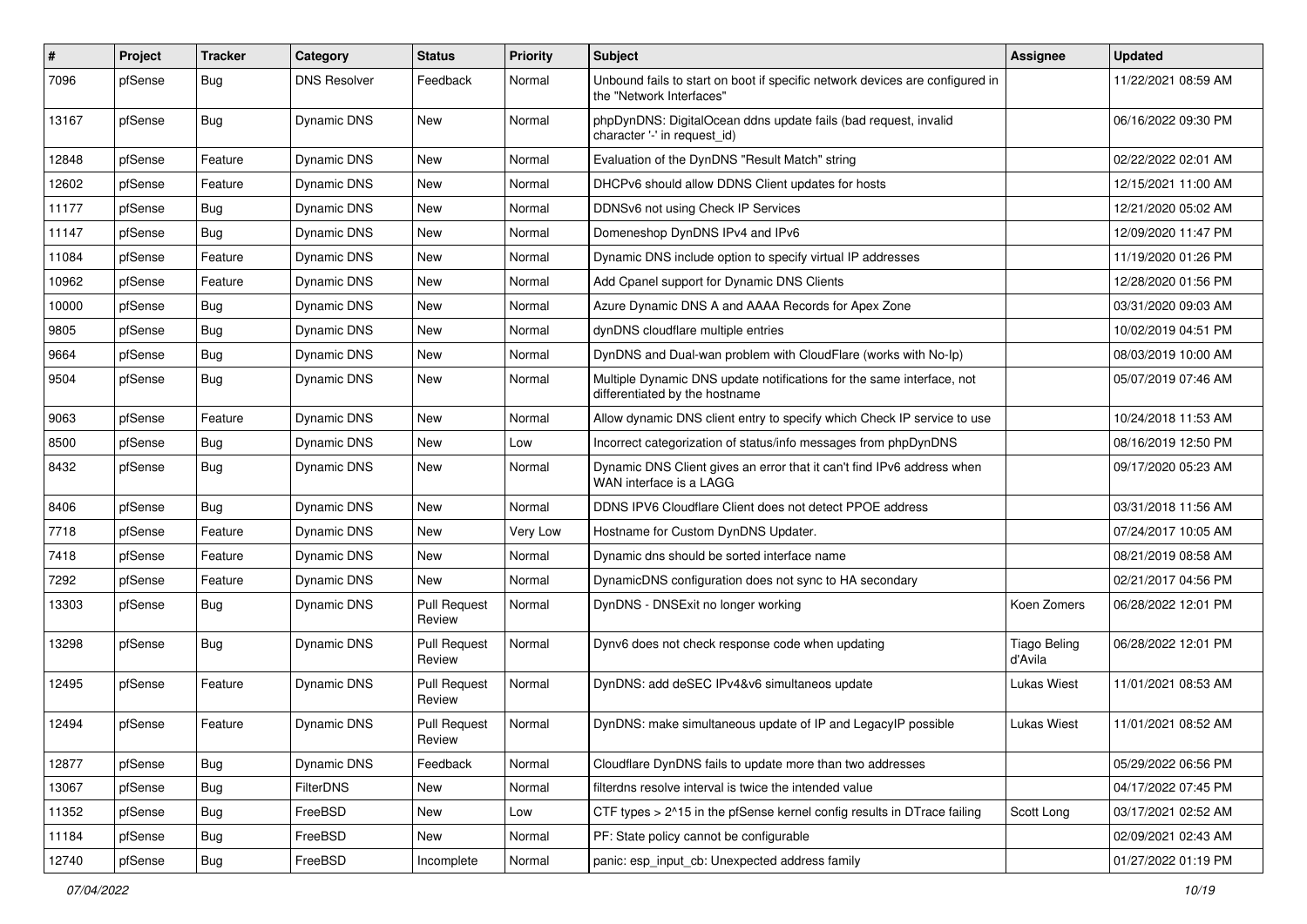| ∦     | Project | <b>Tracker</b> | Category                  | <b>Status</b>                 | <b>Priority</b> | <b>Subject</b>                                                                                                                              | <b>Assignee</b>     | <b>Updated</b>      |
|-------|---------|----------------|---------------------------|-------------------------------|-----------------|---------------------------------------------------------------------------------------------------------------------------------------------|---------------------|---------------------|
| 13242 | pfSense | Feature        | Gateway Monitoring        | New                           | Normal          | Enhancements to static route creation/deletion for dpinger monitor IPs                                                                      |                     | 06/03/2022 11:20 AM |
| 13076 | pfSense | <b>Bug</b>     | Gateway Monitoring        | New                           | Normal          | Marking a gateway as down does not affect IPsec entries using gateway<br>groups                                                             |                     | 06/28/2022 12:01 PM |
| 12811 | pfSense | Bug            | Gateway Monitoring        | New                           | Normal          | Services are not restarted when PPP interfaces connect                                                                                      | Jim Pingle          | 06/30/2022 03:18 AM |
| 8192  | pfSense | <b>Bug</b>     | Gateway Monitoring        | New                           | Low             | dpinger - Change in ISP link-local IPv6 address drops connectivity                                                                          | Luiz Souza          | 11/05/2020 07:31 AM |
| 7671  | pfSense | Feature        | Gateway Monitoring        | New                           | Normal          | Gateway Monitoring Via Custom Script or Telnet.                                                                                             |                     | 09/18/2020 02:59 PM |
| 3859  | pfSense | Feature        | Gateway Monitoring   New  |                               | Low             | Make it possible to set the source IP address for gateway monitoring                                                                        |                     | 11/06/2016 10:12 PM |
| 6333  | pfSense | <b>Bug</b>     | <b>Gateway Monitoring</b> | Confirmed                     | Normal          | Bootup starts/restarts dpinger multiple times                                                                                               | Luiz Souza          | 11/16/2020 01:11 PM |
| 3132  | pfSense | <b>Bug</b>     | Gateway Monitoring        | In Progress                   | Normal          | Gateway events for IPv6 affect IPv4 services and vice versa                                                                                 | <b>Viktor Gurov</b> | 06/28/2022 12:01 PM |
| 13295 | pfSense | <b>Bug</b>     | Gateway Monitoring        | <b>Pull Request</b><br>Review | Normal          | Incorrect function parameters for "get_dpinger_status()" call in<br>`qwlb.inc``                                                             |                     | 06/28/2022 12:01 PM |
| 12920 | pfSense | Bug            | Gateway Monitoring        | <b>Pull Request</b><br>Review | Normal          | Gateway behavior differs when the gateway does not exist in config.xml                                                                      | Viktor Gurov        | 06/28/2022 12:01 PM |
| 11960 | pfSense | <b>Bug</b>     | Gateway Monitoring        | Feedback                      | Normal          | Gateway Monitoring Traffic Goes Out Default Gateway                                                                                         |                     | 12/20/2021 05:43 AM |
| 13294 | pfSense | Feature        | Gateways                  | New                           | Low             | Change gateway name                                                                                                                         |                     | 06/22/2022 06:07 PM |
| 12942 | pfSense | <b>Bug</b>     | Gateways                  | <b>New</b>                    | Normal          | Code to kill states for old gateway when reconnecting an interface is<br>incorrect                                                          | Jim Pingle          | 06/28/2022 12:01 PM |
| 12857 | pfSense | <b>Bug</b>     | Gateways                  | <b>New</b>                    | Normal          | Firewall gateway goes away when making changes to Bridge0 device                                                                            |                     | 02/27/2022 11:20 AM |
| 12764 | pfSense | <b>Bug</b>     | Gateways                  | New                           | Normal          | VTI gateway status is pending after assigning the VTI interface                                                                             |                     | 02/07/2022 05:41 AM |
| 12632 | pfSense | <b>Bug</b>     | Gateways                  | <b>New</b>                    | High            | Assigning a /30 WAN IP address at the console does not save the<br>gateway correctly                                                        |                     | 06/28/2022 12:01 PM |
| 12077 | pfSense | Feature        | Gateways                  | New                           | Normal          | Allow stick-connections per gateway group                                                                                                   |                     | 06/24/2021 08:45 AM |
| 11213 | pfSense | Feature        | Gateways                  | New                           | Low             | Option to mark gateway as down directly from Table                                                                                          |                     | 01/03/2021 07:09 AM |
| 10875 | pfSense | Bug            | Gateways                  | New                           | Normal          | PPP periodic reset does not fully restore gateway group round-robin<br>functionality                                                        | Luiz Souza          | 11/05/2020 07:44 AM |
| 9650  | pfSense | <b>Bug</b>     | Gateways                  | <b>New</b>                    | Normal          | IPv6 connection drops (ir-)regular on Kabelvodafone (German cable<br>ISP)                                                                   |                     | 07/27/2019 07:14 AM |
| 8846  | pfSense | Bug            | Gateways                  | New                           | Low             | Misleading gateway error message adding/editing static routes using a<br>disabled interface                                                 |                     | 08/21/2019 11:29 AM |
| 8743  | pfSense | Todo           | Gateways                  | New                           | Low             | Gateway Groups page should list gateways in tier order                                                                                      |                     | 08/14/2019 12:16 PM |
| 8343  | pfSense | Bug            | Gateways                  | New                           | Normal          | Gateway Routes (Default Routes) not removed in Kernel when removed<br>from GUI                                                              |                     | 05/14/2020 01:22 AM |
| 11570 | pfSense | Regression     | Gateways                  | <b>Pull Request</b><br>Review | Normal          | Gateway monitoring services is not always restarted on interface events,<br>which may prevent a WAN from recovering back to an online state | Viktor Gurov        | 06/28/2022 12:01 PM |
| 13003 | pfSense | <b>Bug</b>     | Hardware / Drivers        | New                           | Normal          | Malicious Driver Detection event on ixl driver                                                                                              |                     | 06/25/2022 05:00 PM |
| 12300 | pfSense | Feature        | Hardware / Drivers        | New                           | Normal          | Add Aquantia Atlantic driver to pfsense                                                                                                     |                     | 09/14/2021 06:49 AM |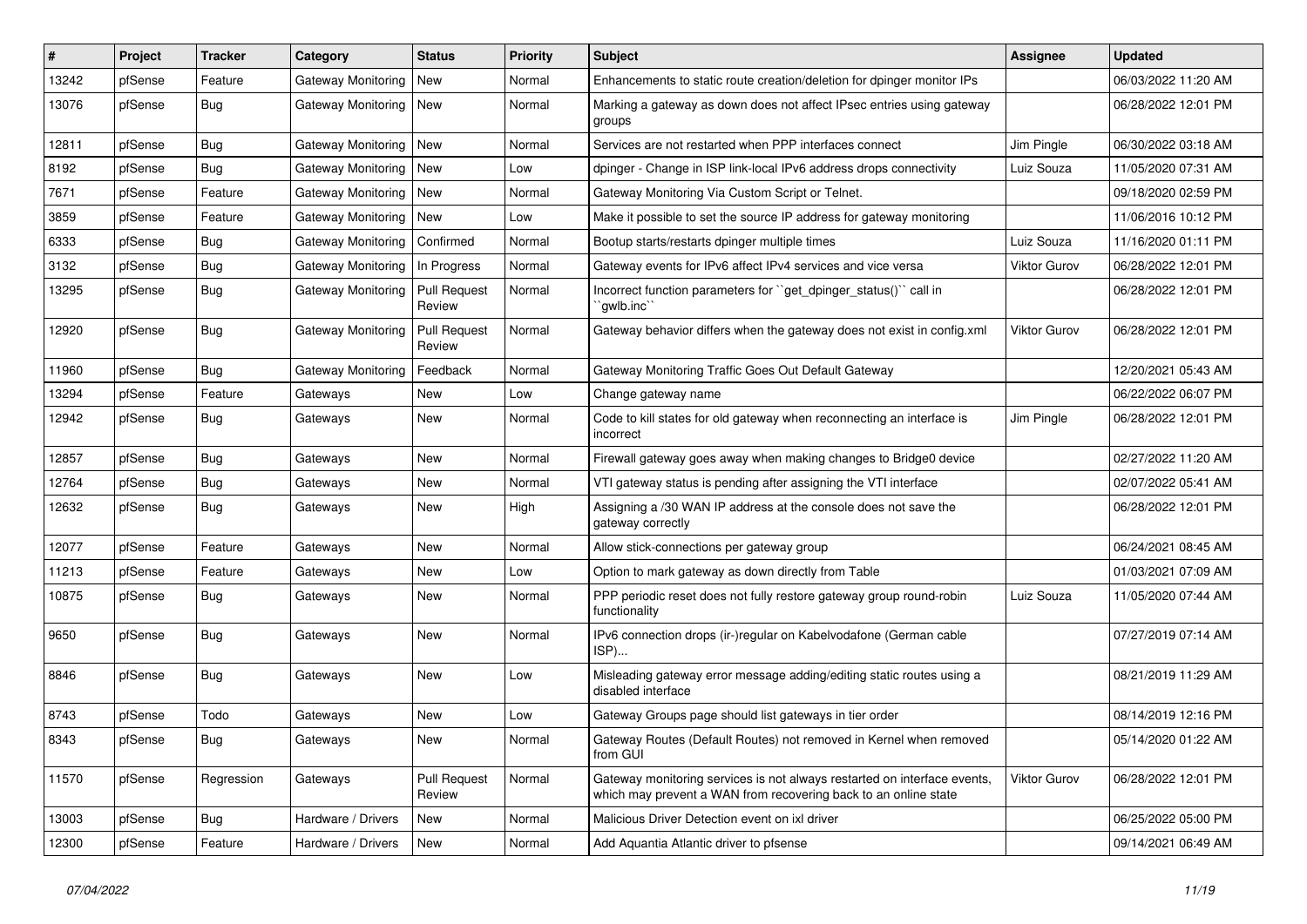| $\vert$ # | Project | <b>Tracker</b> | Category                 | <b>Status</b> | <b>Priority</b> | <b>Subject</b>                                                                                      | <b>Assignee</b> | <b>Updated</b>      |
|-----------|---------|----------------|--------------------------|---------------|-----------------|-----------------------------------------------------------------------------------------------------|-----------------|---------------------|
| 11876     | pfSense | Feature        | Hardware / Drivers       | New           | Normal          | OpenSSL does not use QAT acceleration on pfSense Plus<br>21.02-RELEASE-p1 or 21.05-DEVELOPMENT      |                 | 05/03/2021 08:02 AM |
| 11731     | pfSense | <b>Bug</b>     | Hardware / Drivers       | New           | Normal          | Missing support for Realtek USB NICs                                                                |                 | 03/30/2021 04:32 AM |
| 11438     | pfSense | Feature        | Hardware / Drivers       | New           | Low             | Allow multiple cryptographic accelerator modules to be loaded at the<br>same time                   |                 | 02/18/2021 12:40 PM |
| 10805     | pfSense | Feature        | Hardware / Drivers       | New           | Normal          | Intel QAT (QuickAssist) encryption support for PfSense                                              |                 | 07/31/2020 03:13 PM |
| 10584     | pfSense | <b>Bug</b>     | Hardware / Drivers       | New           | Normal          | SG-3100 with M.2: shutdown instead of reboot                                                        |                 | 07/21/2020 03:08 AM |
| 9800      | pfSense | Feature        | Hardware / Drivers       | <b>New</b>    | Normal          | Add toggle for net.isr.dispatch=deferred in GUI                                                     |                 | 09/29/2019 06:18 AM |
| 8324      | pfSense | Bug            | Hardware / Drivers       | New           | Normal          | bxe cards require promisc for OSPF                                                                  | Luiz Souza      | 05/25/2020 03:19 PM |
| 8309      | pfSense | Feature        | Hardware / Drivers       | New           | Normal          | Include apuled driver to add support for LEDs on PC Engines APU boards                              | Darryn Storm    | 08/20/2019 08:47 AM |
| 7720      | pfSense | Feature        | Hardware / Drivers       | New           | Normal          | Add general watchdog kernel modules (like ichwd) and watchdogd<br>support in the GUI.               |                 | 08/19/2019 01:20 PM |
| 7212      | pfSense | Feature        | Hardware / Drivers       | New           | Normal          | Provide Driver for SG-1000 Crypto Accelerator                                                       | Luiz Souza      | 08/20/2019 08:46 AM |
| 6574      | pfSense | Feature        | Hardware / Drivers       | New           | Normal          | Support USB RNDIS network interfaces                                                                |                 | 08/20/2019 08:46 AM |
| 12821     | pfSense | Regression     | Hardware / Drivers       | Confirmed     | Normal          | Intel e1000 driver (em & igb) cannot pass VLAN0 tagged packets                                      |                 | 07/02/2022 09:01 PM |
| 9094      | pfSense | <b>Bug</b>     | Hardware / Drivers       | Assigned      | Normal          | MBT console settings are not forced to video console                                                |                 | 11/07/2018 10:23 AM |
| 10621     | pfSense | Feature        | Hardware / Drivers       | Feedback      | Normal          | Update system.inc/system_identify_specific_platform() update to<br>accommodate AWS, Azure and GCP   |                 | 06/02/2020 03:16 PM |
| 10577     | pfSense | Bug            | Hardware / Drivers       | Feedback      | Normal          | intel x553 (c3000 chipset) loading x520 driver                                                      |                 | 05/28/2020 03:59 AM |
| 10732     | pfSense | Feature        | <b>High Availability</b> | New           | Very Low        | Warning banner for secondary HA node                                                                |                 | 12/23/2021 03:34 AM |
| 8474      | pfSense | Feature        | <b>High Availability</b> | New           | Low             | Easier Conversion to HA Pair from Existing Non-HA Firewall                                          |                 | 04/19/2018 11:52 PM |
| 13277     | pfSense | <b>Bug</b>     | <b>IGMP Proxy</b>        | New           | Normal          | IGMP Proxy webConfigurator Page Always Produces Error                                               |                 | 06/16/2022 07:50 PM |
| 13276     | pfSense | <b>Bug</b>     | <b>IGMP Proxy</b>        | New           | Normal          | IGMP Proxy Error Message for Logging Links to System Log Instead of<br>Routing Log                  |                 | 06/16/2022 07:48 PM |
| 12079     | pfSense | <b>Bug</b>     | <b>IGMP Proxy</b>        | <b>New</b>    | Normal          | IGMPProxy: kernel panic, Sleeping thread owns a non-sleepable lock                                  | Mateusz Guzik   | 06/28/2022 12:01 PM |
| 11954     | pfSense | Feature        | <b>IGMP Proxy</b>        | New           | Normal          | Multicast limits                                                                                    |                 | 05/25/2021 12:36 AM |
| 11953     | pfSense | <b>Bug</b>     | <b>IGMP Proxy</b>        | New           | Normal          | XG-1541 crashes when igmpproxy is enabled and network interfaces<br>status change                   |                 | 05/24/2021 04:55 PM |
| 10150     | pfSense | <b>Bug</b>     | <b>IGMP Proxy</b>        | <b>New</b>    | Normal          | IGMP Proxy does not scale to hundreds of streams                                                    |                 | 01/03/2020 02:56 AM |
| 9338      | pfSense | Bug            | <b>IGMP Proxy</b>        | New           | Normal          | igmpproxy ignoring downstream vlan interface                                                        |                 | 02/22/2019 03:48 AM |
| 8711      | pfSense | <b>Bug</b>     | <b>IGMP Proxy</b>        | New           | Normal          | igmpproxy with PPPoE Interfaces                                                                     |                 | 07/28/2018 09:21 AM |
| 3862      | pfSense | Feature        | <b>IGMP Proxy</b>        | New           | Normal          | Allow configuration of IGMP proxy's 'quickleave' parameter from the web<br>interface                |                 | 04/05/2016 03:24 AM |
| 3382      | pfSense | <b>Bug</b>     | <b>IGMP Proxy</b>        | New           | Normal          | IGMPPROXY fails with more than 32 interfaces                                                        |                 | 07/12/2016 11:01 PM |
| 12960     | pfSense | <b>Bug</b>     | Installer                | New           | Normal          | VGA installer image defaults to serial console, serial console is default in<br><b>GUI settings</b> |                 | 06/28/2022 12:01 PM |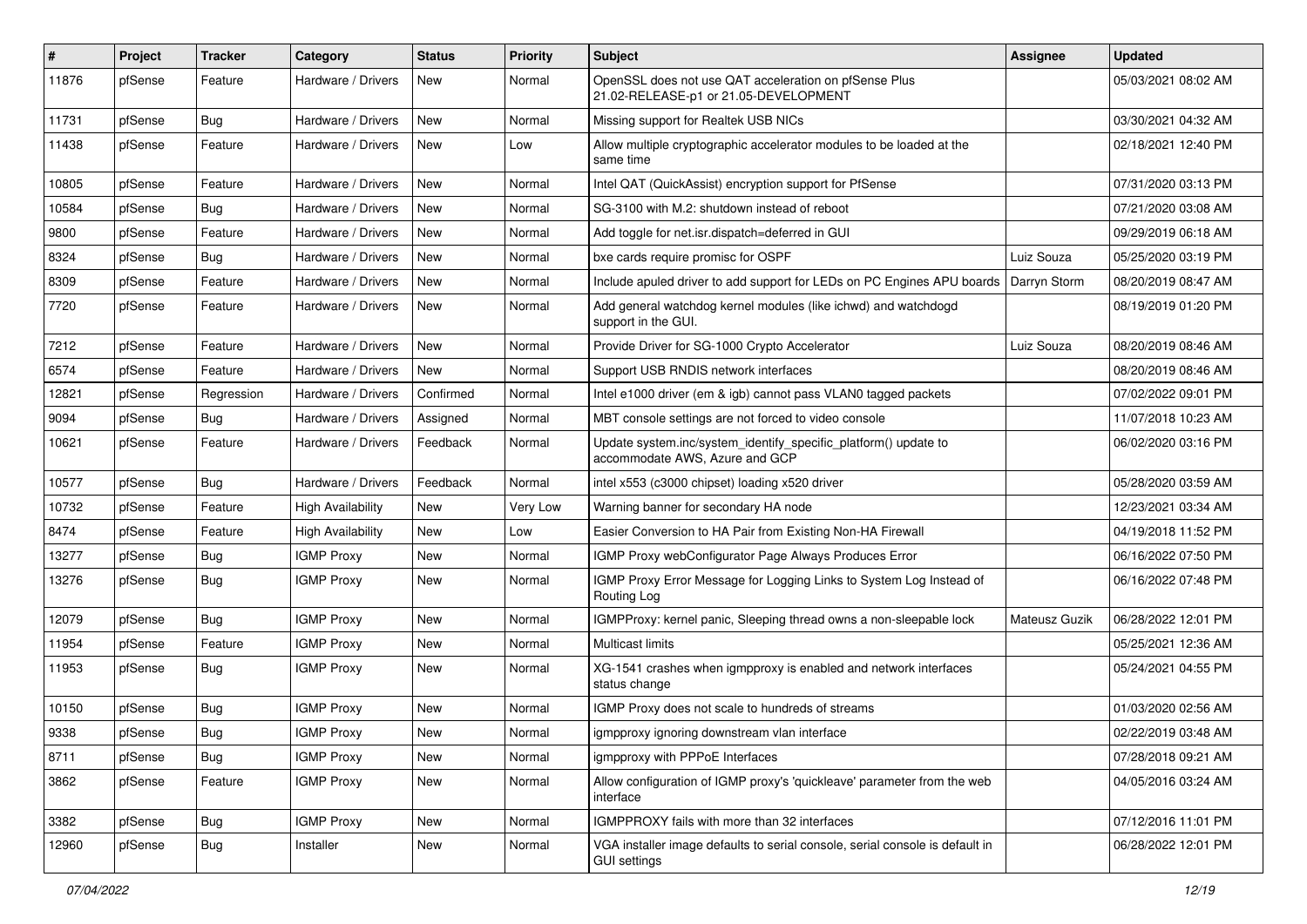| #     | Project | <b>Tracker</b> | Category   | <b>Status</b> | <b>Priority</b> | <b>Subject</b>                                                                                                                                                                                  | <b>Assignee</b> | <b>Updated</b>      |
|-------|---------|----------------|------------|---------------|-----------------|-------------------------------------------------------------------------------------------------------------------------------------------------------------------------------------------------|-----------------|---------------------|
| 12813 | pfSense | Feature        | Installer  | New           | Low             | Recover extra data in the installer                                                                                                                                                             |                 | 02/17/2022 07:52 AM |
| 12367 | pfSense | Todo           | Installer  | <b>New</b>    | Normal          | ZFS: Do not show memstick disk on target list                                                                                                                                                   |                 | 09/13/2021 07:37 AM |
| 11363 | pfSense | <b>Bug</b>     | Installer  | New           | Normal          | Clean Install 2.5.0 fails due to hardware incompability                                                                                                                                         |                 | 02/04/2021 11:06 AM |
| 10690 | pfSense | <b>Bug</b>     | Installer  | <b>New</b>    | Low             | Not possible to make UFS install on ZFS formatted drive                                                                                                                                         |                 | 04/21/2022 12:39 PM |
| 8401  | pfSense | <b>Bug</b>     | Installer  | New           | Normal          | Issues related to keys representing alphabetic characters specific to<br>Scandinavian languages and to some other keys.                                                                         |                 | 03/30/2018 11:06 AM |
| 7541  | pfSense | Feature        | Installer  | New           | Normal          | ZFS Install, add hot spare option                                                                                                                                                               |                 | 08/14/2019 09:32 AM |
| 6457  | pfSense | Feature        | Installer  | <b>New</b>    | Normal          | Allow ability to configure AWS EC2 AMI via userdata                                                                                                                                             |                 | 09/21/2020 02:54 PM |
| 13279 | pfSense | <b>Bug</b>     | Interfaces | New           | Normal          | DHCP config override affects Gateway installation.                                                                                                                                              |                 | 06/17/2022 07:25 AM |
| 13228 | pfSense | Bug            | Interfaces | <b>New</b>    | Normal          | Recovering interface gateway may not be added back into gateway<br>groups and rules when expected                                                                                               | Jim Pingle      | 06/29/2022 04:31 PM |
| 13225 | pfSense | <b>Bug</b>     | Interfaces | <b>New</b>    | Normal          | Bridges with QinQ interfaces not properly set up at boot                                                                                                                                        | Viktor Gurov    | 06/28/2022 12:01 PM |
| 12746 | pfSense | Feature        | Interfaces | New           | High            | IPoE feature for WAN interface                                                                                                                                                                  |                 | 02/01/2022 01:42 AM |
| 12679 | pfSense | Feature        | Interfaces | <b>New</b>    | Normal          | Remind user to update DHCPv6 range when changing interface IPv6<br>prefix                                                                                                                       |                 | 01/12/2022 07:36 AM |
| 12539 | pfSense | <b>Bug</b>     | Interfaces | <b>New</b>    | Low             | Changing VLAN ID for LAN interface in assignments silently fails.                                                                                                                               |                 | 11/23/2021 04:12 AM |
| 12504 | pfSense | <b>Bug</b>     | Interfaces | New           | Normal          | BCM57412 NetXtreme-E 10Gb RDMA Ethernet controller issue                                                                                                                                        |                 | 11/05/2021 04:51 AM |
| 12183 | pfSense | Regression     | Interfaces | <b>New</b>    | Low             | Changing MAC address for PPP parent interface stopped working                                                                                                                                   |                 | 04/20/2022 04:16 PM |
| 11872 | pfSense | Bug            | Interfaces | New           | Normal          | gif interfaces reporting incorrect traffic counters                                                                                                                                             |                 | 12/30/2021 04:00 AM |
| 11657 | pfSense | <b>Bug</b>     | Interfaces | New           | Normal          | netmap_ring_reinit error                                                                                                                                                                        |                 | 03/18/2021 10:32 PM |
| 11641 | pfSense | <b>Bug</b>     | Interfaces | <b>New</b>    | Normal          | On xn based interfaces without the VLANMTU flag the first VLAN tag<br>defined does not follow the parent interface MTU settings. All subsequent<br>VLAN tags follow the parent interface's MTU. |                 | 03/09/2021 06:42 PM |
| 11430 | pfSense | <b>Bug</b>     | Interfaces | <b>New</b>    | Normal          | PHP console spam after Assigning Interfaces                                                                                                                                                     |                 | 10/09/2021 10:37 AM |
| 11412 | pfSense | <b>Bug</b>     | Interfaces | New           | Normal          | LLDPD Package Doesn't Work with Switchports                                                                                                                                                     |                 | 02/12/2021 08:12 PM |
| 11335 | pfSense | <b>Bug</b>     | Interfaces | New           | Normal          | Spoofing the MAC on a LAGG interface does not work for some NIC<br>types.                                                                                                                       |                 | 01/29/2021 09:10 AM |
| 11243 | pfSense | Feature        | Interfaces | New           | Normal          | individual pfctl snort2c tables per interface only blocking IPs for specific<br>interface when a rule triggers in snort/suricata                                                                |                 | 01/14/2021 03:02 PM |
| 11169 | pfSense | Feature        | Interfaces | New           | Very Low        | Changing interface index order                                                                                                                                                                  |                 | 12/17/2020 05:44 AM |
| 11091 | pfSense | Bug            | Interfaces | New           | Normal          | Interfaces set as disabled in the configuration have an UP status in the<br>operating system at boot                                                                                            | Viktor Gurov    | 06/28/2022 12:01 PM |
| 11056 | pfSense | Feature        | Interfaces | New           | Normal          | Add option to disable flow-control on interfaces in GUI                                                                                                                                         |                 | 11/11/2020 04:41 PM |
| 10890 | pfSense | Feature        | Interfaces | New           | Normal          | Allow multiple assigned interfaces to track status of a single switch port                                                                                                                      |                 | 09/14/2020 07:20 AM |
| 10223 | pfSense | Feature        | Interfaces | New           | Normal          | Add the ability to create additional loopback interfaces                                                                                                                                        |                 | 12/15/2020 04:35 PM |
| 10204 | pfSense | Feature        | Interfaces | New           | Low             | Possible clarification of Track IPv6 Interface Subnet ID                                                                                                                                        |                 | 01/23/2020 01:04 PM |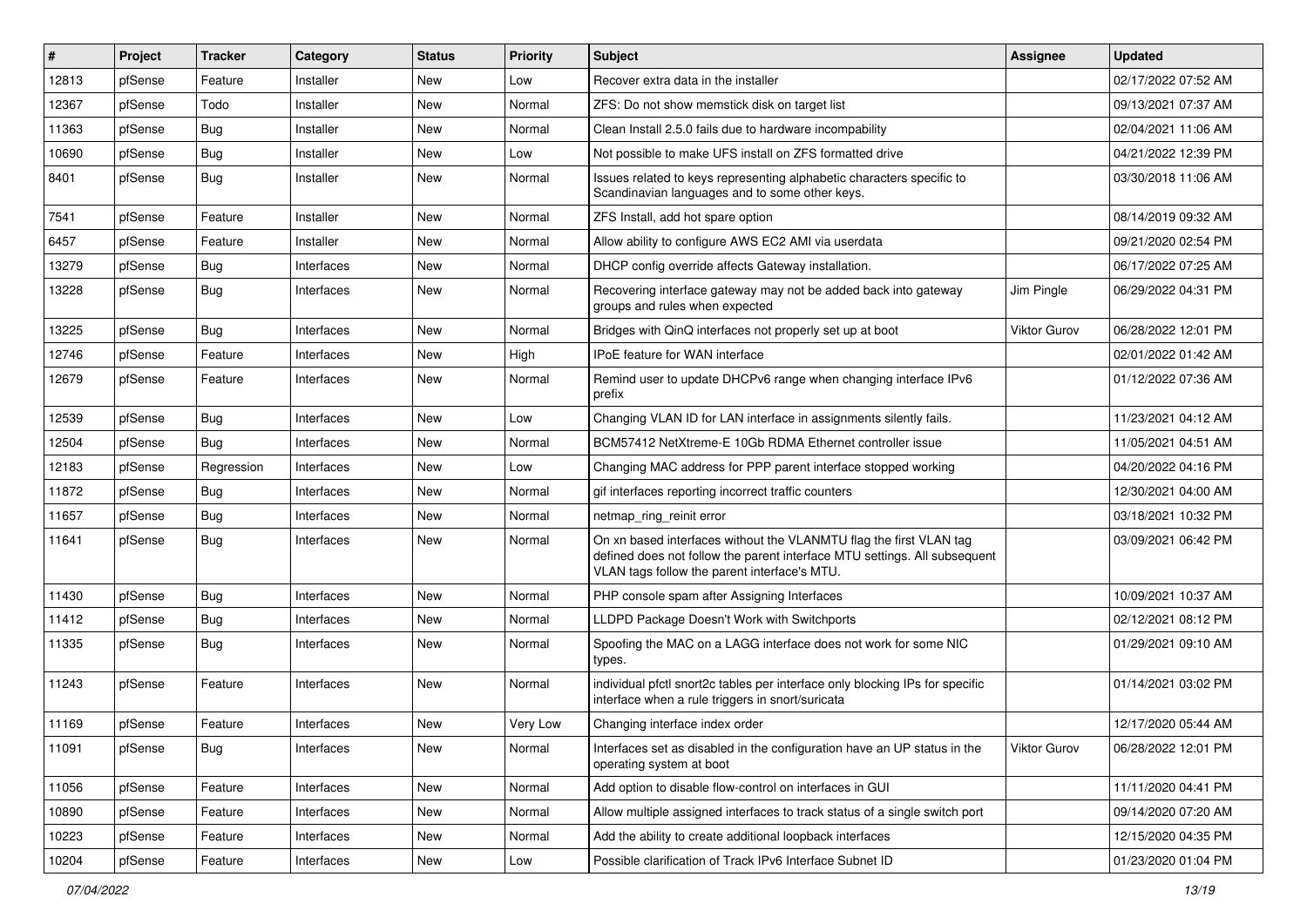| $\vert$ # | Project | <b>Tracker</b> | Category   | <b>Status</b> | <b>Priority</b> | <b>Subject</b>                                                                                                                                                                | <b>Assignee</b> | <b>Updated</b>      |
|-----------|---------|----------------|------------|---------------|-----------------|-------------------------------------------------------------------------------------------------------------------------------------------------------------------------------|-----------------|---------------------|
| 9837      | pfSense | <b>Bug</b>     | Interfaces | New           | Very Low        | ipv6 is not completely disabled on the interfaces                                                                                                                             |                 | 10/24/2019 01:16 AM |
| 9690      | pfSense | Bug            | Interfaces | <b>New</b>    | Normal          | Ethernet flow control should be disabled by default                                                                                                                           |                 | 08/19/2019 06:45 PM |
| 9585      | pfSense | Bug            | Interfaces | New           | Normal          | 6RD: Unable to reach hosts on within same 6rd-domain                                                                                                                          |                 | 08/14/2019 02:39 PM |
| 9464      | pfSense | Feature        | Interfaces | <b>New</b>    | Normal          | Marvell 6000 -- netgate hardware (e.g.: XG-7100, XG-3100) internal<br>switch LACP support                                                                                     |                 | 04/08/2019 07:58 AM |
| 9241      | pfSense | Bug            | Interfaces | New           | Normal          | Ethernet link cycles up/down if "auto-negotiate" is explicitly selected in<br>interface configuration                                                                         |                 | 12/31/2018 08:36 PM |
| 8815      | pfSense | Bug            | Interfaces | <b>New</b>    | Normal          | IP addresses are removed from interfaces when link is lost and either<br>IPv4 or IPv6 is dynamic                                                                              | Luiz Souza      | 07/21/2021 07:49 AM |
| 8770      | pfSense | Bug            | Interfaces | <b>New</b>    | Normal          | QinQ interfaces always show as active                                                                                                                                         |                 | 02/01/2020 09:47 AM |
| 8526      | pfSense | Bug            | Interfaces | New           | Normal          | DHCP client ignores server replies when 802.1q tagging is used                                                                                                                |                 | 08/14/2019 10:52 AM |
| 8520      | pfSense | Feature        | Interfaces | <b>New</b>    | Normal          | Option to auto-renew DHCP on interface with an offline gateway or<br>marked as down                                                                                           |                 | 07/20/2021 11:00 AM |
| 8435      | pfSense | Bug            | Interfaces | New           | Normal          | DHCPv6 unusable in certain circumstances (US AT&T Fiber, etc.)                                                                                                                |                 | 08/14/2019 10:52 AM |
| 8173      | pfSense | Feature        | Interfaces | <b>New</b>    | Normal          | dhcp6c - RAW Options                                                                                                                                                          |                 | 05/29/2022 05:34 PM |
| 8158      | pfSense | Bug            | Interfaces | New           | High            | IPv6 Track Interface issue with more than one WAN-Gateway and a<br>number of internal interfaces at least track interface from one interface<br>does not work on regular base |                 | 12/03/2017 09:00 AM |
| 8113      | pfSense | <b>Bug</b>     | Interfaces | <b>New</b>    | Normal          | MTU setting on bridge, openvpn clients ignored                                                                                                                                |                 | 12/31/2021 05:55 PM |
| 8089      | pfSense | <b>Bug</b>     | Interfaces | New           | High            | VLAN page breaks after config restore to new hardware.                                                                                                                        |                 | 11/21/2017 01:38 PM |
| 8050      | pfSense | Bug            | Interfaces | <b>New</b>    | High            | Enabling bridge while interfaces have link freezes console                                                                                                                    |                 | 11/03/2017 04:38 PM |
| 7730      | pfSense | Bug            | Interfaces | New           | High            | 2.3.4 1 greX: loop detected when hit save on filter rules or interfaces                                                                                                       |                 | 07/27/2017 08:16 AM |
| 7626      | pfSense | Feature        | Interfaces | <b>New</b>    | Normal          | Add IPoE support for WAN                                                                                                                                                      |                 | 01/01/2022 12:31 AM |
| 7430      | pfSense | <b>Bug</b>     | Interfaces | <b>New</b>    | Normal          | pfsense-utils.inc - where_is_ipaddr_configured() should account for<br>loopback interface                                                                                     |                 | 08/13/2019 03:48 PM |
| 7040      | pfSense | <b>Bug</b>     | Interfaces | <b>New</b>    | Normal          | Issue when disabling an interface                                                                                                                                             |                 | 12/26/2016 02:56 AM |
| 6977      | pfSense | <b>Bug</b>     | Interfaces | <b>New</b>    | Normal          | VLAN traffic is erroneously counted as underlying iface (untagged) traffic                                                                                                    |                 | 08/13/2019 02:56 PM |
| 6845      | pfSense | Feature        | Interfaces | New           | Normal          | DHCP / DHCPv6 WAN client status page                                                                                                                                          |                 | 08/19/2019 12:37 PM |
| 6823      | pfSense | <b>Bug</b>     | Interfaces | <b>New</b>    | Normal          | No connectivity after changing link state to UP                                                                                                                               |                 | 04/21/2022 12:39 PM |
| 6796      | pfSense | Feature        | Interfaces | <b>New</b>    | Normal          | Allow hostnames as GRE and GIF endpoints                                                                                                                                      |                 | 08/13/2019 02:35 PM |
| 6289      | pfSense | <b>Bug</b>     | Interfaces | New           | Normal          | IPv6 address not given to track6 interfaces on create                                                                                                                         |                 | 12/30/2021 04:17 AM |
| 6038      | pfSense | Feature        | Interfaces | New           | Normal          | Add ability to configure which interface is chosen for defining hostname IP<br>in /etc/hosts                                                                                  |                 | 07/07/2017 09:56 AM |
| 5474      | pfSense | Feature        | Interfaces | New           | Normal          | Add 802.1x configuration to wired interfaces.                                                                                                                                 |                 | 03/16/2016 04:32 PM |
| 2357      | pfSense | Feature        | Interfaces | New           | Low             | Support Dual Stack Lite                                                                                                                                                       |                 | 05/13/2014 09:39 PM |
| 9384      | pfSense | Bug            | Interfaces | Confirmed     | Normal          | devd putting "\$" before variable contents when using single quotes                                                                                                           |                 | 04/21/2022 12:39 PM |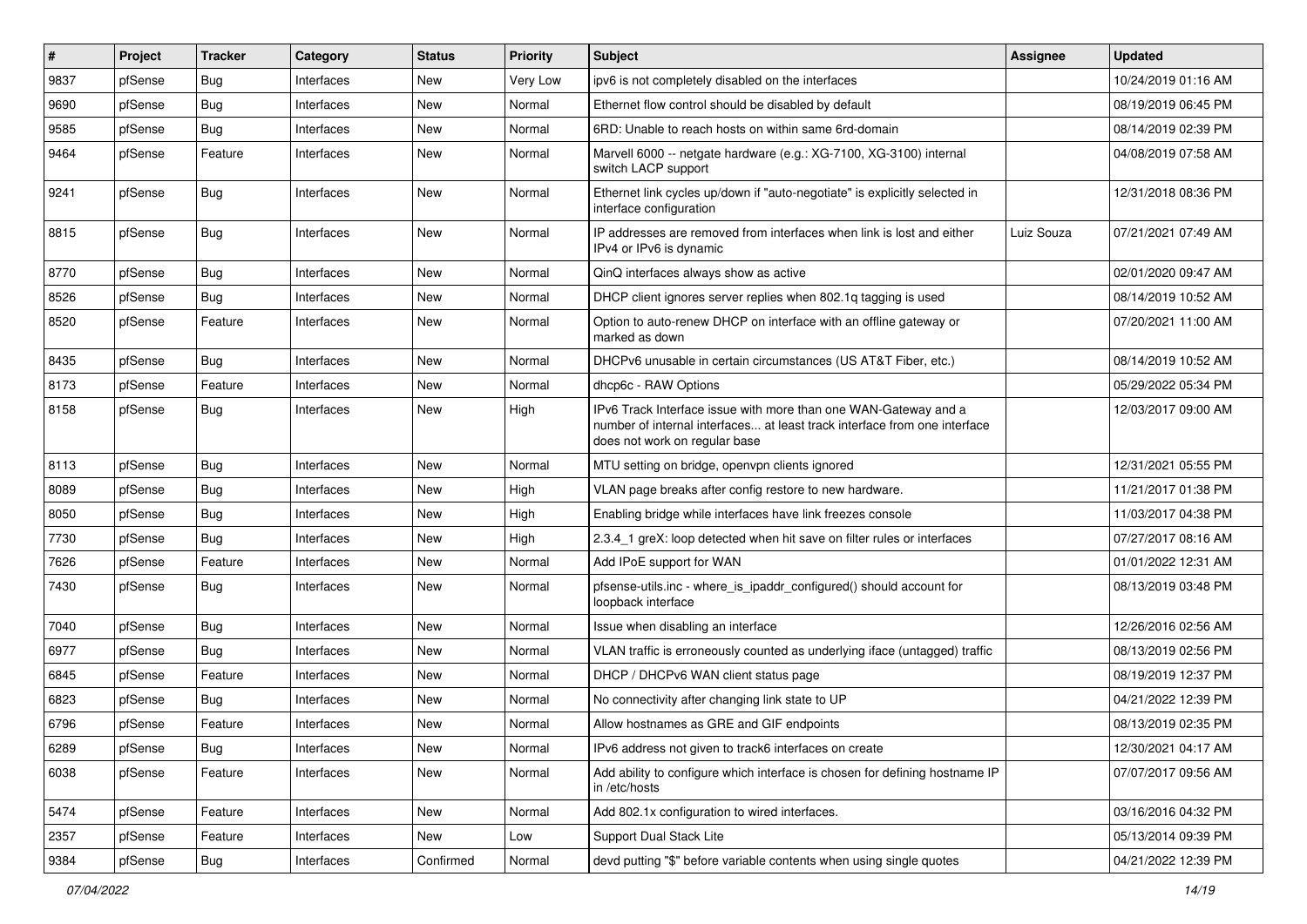| #     | Project | <b>Tracker</b> | Category     | <b>Status</b>                 | <b>Priority</b> | <b>Subject</b>                                                                                     | <b>Assignee</b>     | <b>Updated</b>      |
|-------|---------|----------------|--------------|-------------------------------|-----------------|----------------------------------------------------------------------------------------------------|---------------------|---------------------|
| 6605  | pfSense | Bug            | Interfaces   | Confirmed                     | Normal          | rc.linkup logic issues with actions taken                                                          |                     | 07/12/2016 07:46 PM |
| 5887  | pfSense | <b>Bug</b>     | Interfaces   | Confirmed                     | Normal          | hardware offloading applyflags sets/unsets most values when already<br>set correctly               |                     | 07/06/2016 03:31 PM |
| 4428  | pfSense | <b>Bug</b>     | Interfaces   | Confirmed                     | Normal          | Setting media option on em(4) leads to infinite link cycling                                       |                     | 07/06/2016 12:45 AM |
| 1337  | pfSense | Feature        | Interfaces   | Assigned                      | Normal          | VLANs with different MAC address than parent interface                                             |                     | 04/21/2022 12:39 PM |
| 8611  | pfSense | Bug            | Interfaces   | In Progress                   | Normal          | unable to receive IPv6 RA's on SG-1000, default route lost                                         | Luiz Souza          | 02/01/2021 03:31 PM |
| 13218 | pfSense | Bug            | Interfaces   | <b>Pull Request</b><br>Review | Normal          | GIF-based interface MTU is assigned to parent interface on boot when<br>parent interface is a LAGG | <b>Viktor Gurov</b> | 06/28/2022 12:01 PM |
| 12176 | pfSense | Todo           | Interfaces   | <b>Pull Request</b><br>Review | Normal          | Hide WireGuard interfaces on appropriate pages                                                     |                     | 08/11/2021 12:52 AM |
| 2386  | pfSense | Feature        | Interfaces   | <b>Pull Request</b><br>Review | Normal          | Bridge member that is not an assigned interface                                                    | <b>Viktor Gurov</b> | 12/02/2020 06:01 AM |
| 12926 | pfSense | <b>Bug</b>     | Interfaces   | Feedback                      | Normal          | Changing LAGG type on CARP interfaces makes VIPs go to an "init"<br>State                          |                     | 03/10/2022 10:52 AM |
| 11545 | pfSense | Regression     | Interfaces   | Feedback                      | Normal          | Primary interface address is not always used when VIPs are present                                 | Reid Linnemann      | 06/28/2022 12:01 PM |
| 9123  | pfSense | Bug            | Interfaces   | Feedback                      | Very High       | Adding/configuring vlan on ixl-devices causes ag add macvlan err -53,<br>aq_error 14               | Luiz Souza          | 05/16/2022 07:57 AM |
| 8882  | pfSense | Bug            | Interfaces   | Incomplete                    | Normal          | Interface assignments lost on reboot                                                               |                     | 02/17/2022 02:24 PM |
| 13264 | pfSense | Feature        | <b>IPsec</b> | <b>New</b>                    | Normal          | IPSec Phase2 select multiple PFS key groups                                                        |                     | 06/10/2022 04:29 PM |
| 13227 | pfSense | Feature        | <b>IPsec</b> | <b>New</b>                    | High            | Enable IPSec Virtual IP Pool assignment by Radius for Mobile Users -<br>SIMPLE FIX                 |                     | 05/27/2022 10:15 AM |
| 13102 | pfSense | Bug            | <b>IPsec</b> | <b>New</b>                    | Normal          | Deleting an IPSec tunnel doesn't destroy the SA (SADs/SPDs), causes<br>crash in status ipsec.php   | <b>Viktor Gurov</b> | 06/28/2022 12:01 PM |
| 13014 | pfSense | Bug            | <b>IPsec</b> | <b>New</b>                    | Normal          | Charon.vici can get in a bad state                                                                 | Mateusz Guzik       | 06/28/2022 12:01 PM |
| 13000 | pfSense | Bug            | <b>IPsec</b> | New                           | Low             | IPsec AES-GCM encryption algorithm "Key Length" field should be<br>labeled "ICV Length"            |                     | 03/30/2022 07:40 AM |
| 12762 | pfSense | Bug            | <b>IPsec</b> | <b>New</b>                    | Normal          | IPsec keep alive check ignores Child SA Start Action                                               | Viktor Gurov        | 02/07/2022 11:21 AM |
| 12645 | pfSense | <b>Bug</b>     | IPsec        | New                           | Normal          | `filterdns`` does not monitor remote IPsec gateways for IPv6 address<br>changes                    | Viktor Gurov        | 06/28/2022 12:01 PM |
| 12549 | pfSense | Regression     | <b>IPsec</b> | <b>New</b>                    | Normal          | Per-user Mobile IPsec settings are not applied to connecting mobile<br>clients                     | Jim Pingle          | 06/28/2022 12:01 PM |
| 12473 | pfSense | Feature        | <b>IPsec</b> | New                           | Normal          | Allow user adjustment of IPsec Keep Alive periodic checks                                          |                     | 12/22/2021 05:59 AM |
| 12335 | pfSense | <b>Bug</b>     | <b>IPsec</b> | <b>New</b>                    | Normal          | IPsec DNS inefficiency                                                                             | Jim Pingle          | 06/28/2022 12:01 PM |
| 11418 | pfSense | <b>Bug</b>     | <b>IPsec</b> | New                           | Very Low        | 'NAT-T: Force' is broken for IPv6 IPsec                                                            |                     | 02/16/2021 08:25 AM |
| 10493 | pfSense | Bug            | <b>IPsec</b> | <b>New</b>                    | Normal          | filter get vpns list() issues                                                                      |                     | 05/06/2020 01:07 AM |
| 9857  | pfSense | Feature        | <b>IPsec</b> | <b>New</b>                    | Normal          | IPsec Down/Up SMTP Notifications                                                                   |                     | 08/31/2021 08:07 AM |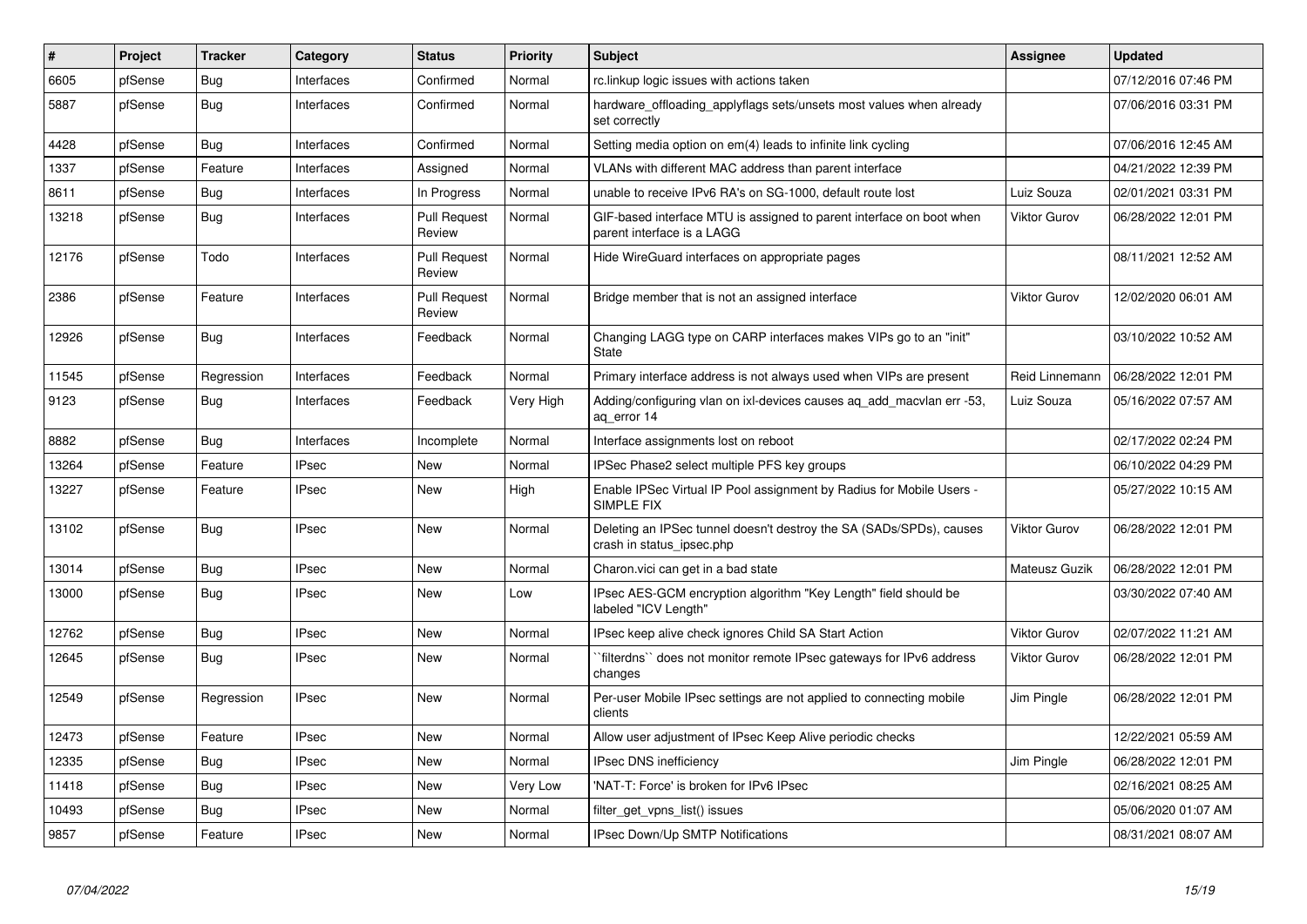| $\#$ | <b>Project</b> | <b>Tracker</b> | Category     | <b>Status</b> | <b>Priority</b> | <b>Subject</b>                                                                                        | <b>Assignee</b>        | <b>Updated</b>      |
|------|----------------|----------------|--------------|---------------|-----------------|-------------------------------------------------------------------------------------------------------|------------------------|---------------------|
| 8964 | pfSense        | <b>Bug</b>     | <b>IPsec</b> | New           | High            | IPsec async cryptography advanced setting - TCP traffic not passing<br>through                        | Luiz Souza             | 12/08/2020 12:09 PM |
| 8686 | pfSense        | Bug            | <b>IPsec</b> | New           | Normal          | IPsec VTI: Assigned interface firewall rules are never parsed                                         |                        | 02/10/2021 12:15 PM |
| 8346 | pfSense        | Feature        | IPsec        | New           | Normal          | Let pFSense act as an IPSec XAuth VPN Client                                                          |                        | 02/23/2018 07:39 AM |
| 8168 | pfSense        | Feature        | <b>IPsec</b> | New           | Normal          | strongswan dhcp option                                                                                |                        | 12/19/2017 04:14 AM |
| 8073 | pfSense        | Bug            | <b>IPsec</b> | New           | Normal          | Traffic inexplicably not going through IPSEC despite (in theory) matching<br><b>SPs</b>               |                        | 11/09/2017 02:51 AM |
| 8036 | pfSense        | Feature        | <b>IPsec</b> | <b>New</b>    | Normal          | Want to run multiple Mobile Client IKEv2 server instances                                             |                        | 08/14/2019 09:31 AM |
| 8013 | pfSense        | <b>Bug</b>     | <b>IPsec</b> | New           | Normal          | IPsec MSS clamping value shared for IPv4 and IPv6                                                     | Luiz Souza             | 10/28/2021 01:37 PM |
| 7773 | pfSense        | Feature        | <b>IPsec</b> | New           | Normal          | IPSec using IKEv2 with split DNS not using provided domain names                                      |                        | 08/15/2017 05:25 PM |
| 7738 | pfSense        | Feature        | <b>IPsec</b> | New           | Normal          | Highlight which IPSec (or other VPN) crypto modes are<br>hardware-accelerated in the UI               |                        | 08/13/2019 03:46 PM |
| 7420 | pfSense        | <b>Bug</b>     | <b>IPsec</b> | <b>New</b>    | Normal          | ipsec status freezing                                                                                 |                        | 02/13/2020 09:09 AM |
| 7248 | pfSense        | Feature        | IPsec        | New           | Normal          | Web UI for IPSec settings should warn about poor security choices                                     | Jim Pingle             | 10/31/2019 12:15 PM |
| 7235 | pfSense        | <b>Bug</b>     | <b>IPsec</b> | New           | Normal          | 4860 has not got significant IPsec performance rising with enabled HW<br>acceleration                 | Luiz Souza             | 12/18/2021 04:32 PM |
| 6481 | pfSense        | <b>Bug</b>     | <b>IPsec</b> | New           | Normal          | loading EAP_RADIUS method failed                                                                      |                        | 03/24/2020 04:25 PM |
| 6213 | pfSense        | Feature        | <b>IPsec</b> | <b>New</b>    | Normal          | IPSEC: IPV4/IPV6 dual-interface-stack support for Mobile IKE                                          |                        | 04/20/2016 07:48 AM |
| 5629 | pfSense        | <b>Bug</b>     | <b>IPsec</b> | New           | Normal          | Allow for IPsec configuration using certs without a CA                                                |                        | 12/31/2021 05:21 PM |
| 5355 | pfSense        | <b>Bug</b>     | <b>IPsec</b> | New           | High            | on Dynamic WAN IP (DHCP Client) it takes 10 minutes before Phase1<br>reconnects                       |                        | 07/08/2016 10:29 PM |
| 5331 | pfSense        | Feature        | <b>IPsec</b> | New           | Normal          | IPSec table for tuning strongswan.conf                                                                |                        | 05/05/2021 12:10 AM |
| 4989 | pfSense        | Feature        | <b>IPsec</b> | New           | Normal          | Allow all valid strongswan remote gateway options in gui                                              |                        | 08/20/2015 02:57 PM |
| 4688 | pfSense        | Feature        | <b>IPsec</b> | <b>New</b>    | Normal          | Missing TFC Traffic Flow Confidentiality support                                                      |                        | 11/15/2021 12:27 PM |
| 4591 | pfSense        | Feature        | <b>IPsec</b> | New           | Normal          | IPSec Failover Support for IP Addresses instead of Dynamic DNS /<br>Failover Group                    |                        | 09/04/2020 12:17 AM |
| 3312 | pfSense        | <b>Bug</b>     | <b>IPsec</b> | New           | Normal          | Gateway on IPsec rules is not functional in pf                                                        |                        | 01/28/2020 10:09 PM |
| 946  | pfSense        | Feature        | IPsec        | New           | Normal          | Allow aliases to be used to define IPsec phase 2 networks                                             |                        | 04/21/2022 12:39 PM |
| 9349 | pfSense        | <b>Bug</b>     | <b>IPsec</b> | Confirmed     | Normal          | IPSec service start/stop/restart fails after settings change                                          | Markus<br>Stockhausen  | 10/30/2020 01:33 PM |
| 6624 | pfSense        | <b>Bug</b>     | <b>IPsec</b> | Confirmed     | Normal          | changes in IPsec config should down the connection                                                    | Jim Pingle             | 08/02/2021 12:08 PM |
| 6517 | pfSense        | Bug            | <b>IPsec</b> | Confirmed     | Normal          | Adding mobile IPsec phase 2 entries requires restart of strongswan                                    |                        | 06/21/2016 11:04 PM |
| 6370 | pfSense        | <b>Bug</b>     | <b>IPsec</b> | Confirmed     | Normal          | IPSEC bound to WAN gateway group and Dynamic DNS doesn't to fail<br>back tunnel to WAN on DDNS update |                        | 08/31/2021 07:38 AM |
| 6167 | pfSense        | <b>Bug</b>     | <b>IPsec</b> | Confirmed     | Normal          | IPsec IPComp not working                                                                              | George<br>Neville-Neil | 09/22/2020 06:07 PM |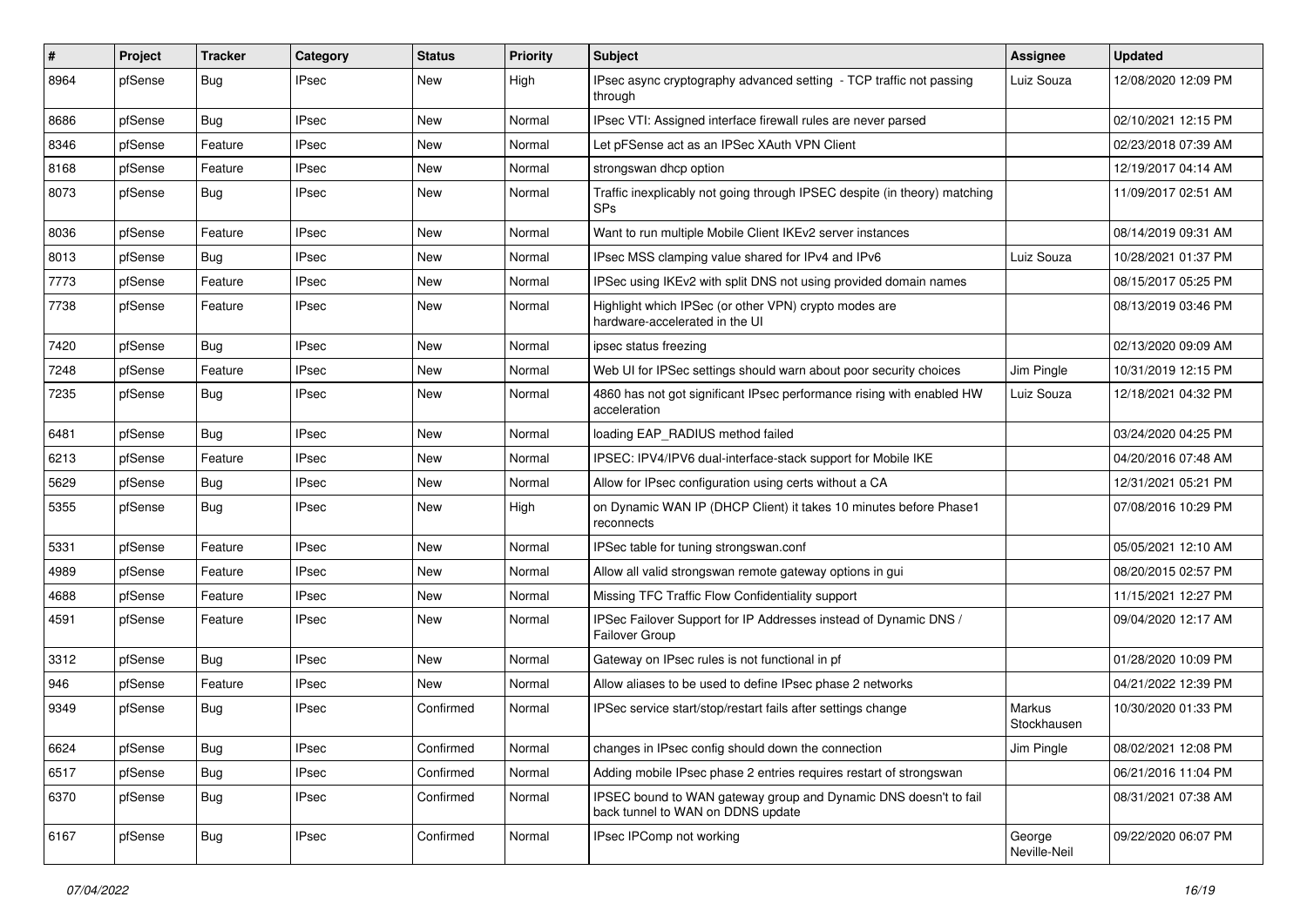| $\vert$ # | Project | <b>Tracker</b> | Category                                        | <b>Status</b> | Priority  | <b>Subject</b>                                                                                 | Assignee   | <b>Updated</b>      |
|-----------|---------|----------------|-------------------------------------------------|---------------|-----------|------------------------------------------------------------------------------------------------|------------|---------------------|
| 4234      | pfSense | Feature        | <b>IPsec</b>                                    | Assigned      | Low       | allow for strict user <> cn validation of mobile ipsec users when using<br>rsa+xauth           |            | 01/24/2017 06:11 AM |
| 11539     | pfSense | <b>Bug</b>     | <b>IPsec</b>                                    | Feedback      | Normal    | Mobile IPsec "split_include" value of 0.0.0.0/0 causes some clients to fail                    | Jim Pingle | 06/28/2022 12:01 PM |
| 6668      | pfSense | <b>Bug</b>     | <b>IPsec</b>                                    | Feedback      | Normal    | IPSec tunnel + L2TP/IPSec VPN - wrong PSK chosen by pfSense                                    |            | 09/21/2019 02:07 AM |
| 12705     | pfSense | Bug            | <b>IPsec</b>                                    | Incomplete    | Normal    | ECDSA certificate does not work for IPSec VPN phase 1                                          |            | 01/24/2022 03:22 PM |
| 12938     | pfSense | <b>Bug</b>     | IPv6 Router<br>Advertisements<br>(RADVD)        | <b>New</b>    | Normal    | MaxRtrAdvInterval would allow stale DNS servers to be deleted faster                           |            | 03/12/2022 09:37 AM |
| 8831      | pfSense | <b>Bug</b>     | IPv6 Router<br>Advertisements<br>(RADVD)        | <b>New</b>    | Very High | Radvd causes latency spikes                                                                    |            | 04/19/2021 04:51 AM |
| 8262      | pfSense | Feature        | IPv6 Router<br>Advertisements<br>(RADVD)        | <b>New</b>    | Normal    | Make each prefix flags configurable separately.                                                |            | 01/16/2018 12:35 PM |
| 7737      | pfSense | <b>Bug</b>     | IPv6 Router<br>Advertisements<br>(RADVD)        | <b>New</b>    | Normal    | radvd error message                                                                            |            | 08/13/2019 09:41 AM |
| 7303      | pfSense | <b>Bug</b>     | <b>IPv6 Router</b><br>Advertisements<br>(RADVD) | <b>New</b>    | Normal    | ipv6 connectivity lost on pfSense reboot                                                       |            | 08/20/2019 12:23 PM |
| 6816      | pfSense | Feature        | <b>IPv6 Router</b><br>Advertisements<br>(RADVD) | <b>New</b>    | Normal    | Status and/or Diagnostics page for radvd                                                       |            | 08/13/2019 02:35 PM |
| 6541      | pfSense | <b>Bug</b>     | <b>IPv6 Router</b><br>Advertisements<br>(RADVD) | <b>New</b>    | Normal    | IPv6 RAs always include on-link prefix; clients may not use DHCPv6<br>managed addresses        |            | 08/13/2019 03:23 PM |
| 6386      | pfSense | <b>Bug</b>     | IPv6 Router<br>Advertisements<br>(RADVD)        | <b>New</b>    | Low       | Switching Router Advertisements to disabled should broadcast IP<br>Removal messages            |            | 05/22/2016 10:44 PM |
| 4470      | pfSense | Feature        | IPv6 Router<br>Advertisements<br>(RADVD)        | <b>New</b>    | Normal    | RA page in GUI                                                                                 |            | 08/20/2019 12:20 PM |
| 3718      | pfSense | Feature        | <b>IPv6 Router</b><br>Advertisements<br>(RADVD) | <b>New</b>    | Normal    | radvd - enhancement proposal: ability to advertise routes and some fixes -<br>patches attached |            | 03/22/2020 02:59 PM |
| 11761     | pfSense | <b>Bug</b>     | L <sub>2</sub> TP                               | New           | Normal    | L2TP/IPsec VPN : PPP LCP negotiation occurs before user authentication                         |            | 03/31/2021 04:52 AM |
| 7563      | pfSense | Feature        | L <sub>2</sub> TP                               | New           | Normal    | I2tp Suggestion: consider allowing IP/Subnet for the user.                                     |            | 08/21/2019 10:52 AM |
| 6321      | pfSense | Bug            | L <sub>2</sub> TP                               | New           | Normal    | Problem with connecting I2tp over ipsec from android and windows                               |            | 11/13/2020 11:01 AM |
| 1667      | pfSense | Bug            | L <sub>2</sub> TP                               | New           | Normal    | L2TP server does not respond properly from a CARP VIP                                          |            | 12/11/2021 07:43 PM |
| 9453      | pfSense | <b>Bug</b>     | <b>LAGG Interfaces</b>                          | New           | Normal    | VLAN Interfaces on LAGG get orphaned at boot                                                   |            | 08/21/2019 11:16 AM |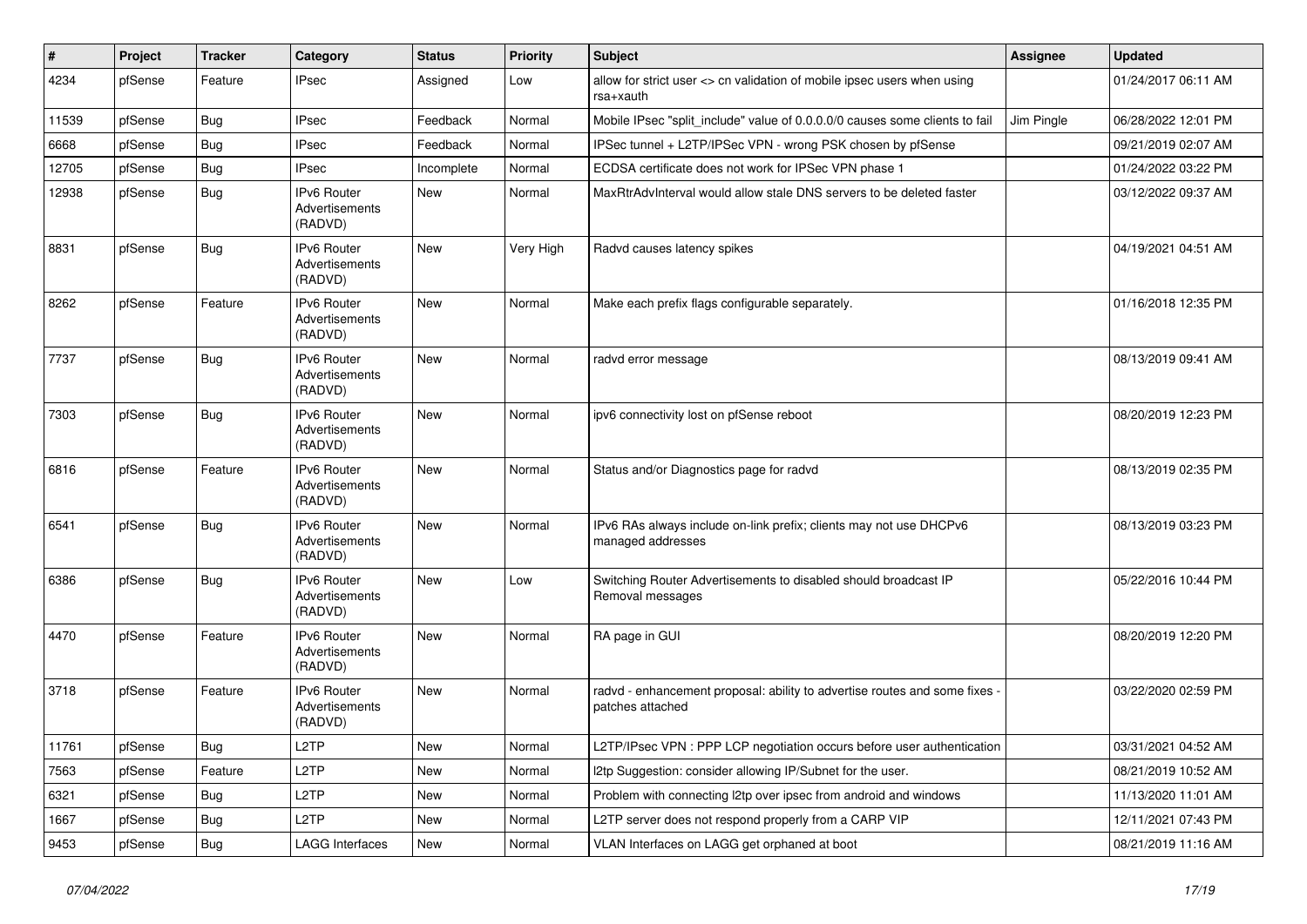| $\vert$ # | Project | <b>Tracker</b> | Category               | <b>Status</b>                 | <b>Priority</b> | <b>Subject</b>                                                                                    | <b>Assignee</b> | <b>Updated</b>      |
|-----------|---------|----------------|------------------------|-------------------------------|-----------------|---------------------------------------------------------------------------------------------------|-----------------|---------------------|
| 9183      | pfSense | <b>Bug</b>     | <b>LAGG Interfaces</b> | New                           | Very Low        | OpenVPN Lagg Interface not working after restart or new start                                     |                 | 08/21/2019 11:17 AM |
| 8335      | pfSense | <b>Bug</b>     | <b>LAGG Interfaces</b> | New                           | Normal          | System hang with LACP downlink to UniFi switch                                                    |                 | 08/21/2019 11:18 AM |
| 4499      | pfSense | Feature        | <b>LAGG Interfaces</b> | New                           | Normal          | pfSense LAGG interfaces; unable to set speed and duplex for member<br>interfaces.                 |                 | 08/21/2019 11:16 AM |
| 2504      | pfSense | Feature        | <b>LAGG Interfaces</b> | <b>New</b>                    | Normal          | lagg enhancements                                                                                 |                 | 01/08/2021 12:17 PM |
| 336       | pfSense | Feature        | <b>LAGG Interfaces</b> | New                           | Normal          | Option to create lagg under assign interfaces                                                     |                 | 08/21/2019 11:16 AM |
| 12747     | pfSense | <b>Bug</b>     | Logging                | <b>New</b>                    | Normal          | System log is filled by sshguard                                                                  |                 | 06/30/2022 05:21 AM |
| 12625     | pfSense | Feature        | Logging                | <b>New</b>                    | Normal          | Granular logging options for default firewall rules.                                              |                 | 12/21/2021 06:39 PM |
| 12056     | pfSense | Bug            | Logging                | New                           | Normal          | Filterlog says "Unknown Option %u"                                                                |                 | 06/18/2021 05:51 AM |
| 12013     | pfSense | <b>Bug</b>     | Logging                | <b>New</b>                    | LOW             | Reading log data is inefficient in certain cases                                                  |                 | 06/08/2021 07:35 AM |
| 11666     | pfSense | <b>Bug</b>     | Logging                | New                           | Normal          | GUI Firewall log search not parsing filter.log beyond hard coded limit                            |                 | 03/12/2021 11:38 AM |
| 11324     | pfSense | Feature        | Logging                | <b>New</b>                    | Normal          | Separate syslog "Remote log servers" Parameters                                                   |                 | 01/27/2021 10:47 AM |
| 10581     | pfSense | Feature        | Logging                | <b>New</b>                    | Normal          | Provide ability to disable nginx access logging to remote syslog server                           |                 | 05/21/2020 08:36 PM |
| 9140      | pfSense | <b>Bug</b>     | Logging                | New                           | Very Low        | Unexpected rule can be displayed when looking up filter log entry with<br>multiple matching rules |                 | 08/19/2019 02:56 PM |
| 9060      | pfSense | Feature        | Logging                | <b>New</b>                    | Normal          | add rule name filtering field for firewall log viewer                                             |                 | 08/14/2019 12:38 PM |
| 9038      | pfSense | Feature        | Logging                | <b>New</b>                    | Normal          | Live view of any log file                                                                         |                 | 08/19/2019 02:55 PM |
| 8372      | pfSense | Feature        | Logging                | <b>New</b>                    | Normal          | add gui setting to adjust refresh rate for dynamic firewall logs                                  |                 | 08/14/2019 10:31 AM |
| 7800      | pfSense | Feature        | Logging                | New                           | Normal          | Add option for state logging                                                                      |                 | 08/13/2019 03:51 PM |
| 7476      | pfSense | Bug            | Logging                | <b>New</b>                    | Normal          | Dirty buffer used to build log messages?                                                          |                 | 04/17/2017 09:51 PM |
| 7365      | pfSense | Feature        | Logging                | <b>New</b>                    | Low             | Pass firewall/filter rule set through logging for centralized loggers to key<br>on                |                 | 03/07/2017 10:44 AM |
| 1940      | pfSense | Todo           | Logging                | <b>New</b>                    | Normal          | Integrate rSyslogd                                                                                |                 | 07/06/2018 02:11 PM |
| 12464     | pfSense | <b>Bug</b>     | Logging                | <b>Pull Request</b><br>Review | Normal          | Syslog Auth messages are sent as Emergency Level                                                  |                 | 06/28/2022 12:01 PM |
| 7964      | pfSense | Bug            | Multi-WAN              | <b>New</b>                    | Normal          | Restart openvpn on gateway switching                                                              |                 | 08/19/2019 12:35 PM |
| 7030      | pfSense | Feature        | Multi-WAN              | New                           | Very Low        | New Feature Load Balance Per Amount Of GB                                                         |                 | 08/13/2019 02:56 PM |
| 3115      | pfSense | Feature        | Multi-WAN              | <b>New</b>                    | Normal          | Traffic shaping for multi WAN                                                                     |                 | 12/07/2015 02:20 PM |
| 1388      | pfSense | Feature        | Multi-WAN              | <b>New</b>                    | Normal          | 3G outbound failover connection with auto dial-up and hang-up                                     |                 | 08/21/2019 11:27 AM |
| 855       | pfSense | Feature        | Multi-WAN              | New                           | Normal          | Ability to selectively kill states on gateways recovery                                           |                 | 03/11/2022 08:30 AM |
| 290       | pfSense | Feature        | Multi-WAN              | New                           | Low             | Add Multi-WAN awareness to UPnP                                                                   |                 | 01/06/2016 05:24 PM |
| 228       | pfSense | Feature        | Multi-WAN              | New                           | Normal          | Multi-WAN support with same gateway on multiple WANs                                              |                 | 04/11/2015 01:10 AM |
| 13335     | pfSense | Feature        | <b>NAT Reflection</b>  | New                           | Normal          | Allow NAT reflection to be limited to specific interfaces                                         |                 | 07/04/2022 10:48 AM |
| 9179      | pfSense | Bug            | <b>NAT Reflection</b>  | New                           | Normal          | NAT reflection fix implemented for #8604 is causing WebUI and XMLRPC<br>to fail on slave          |                 | 03/27/2020 08:01 PM |